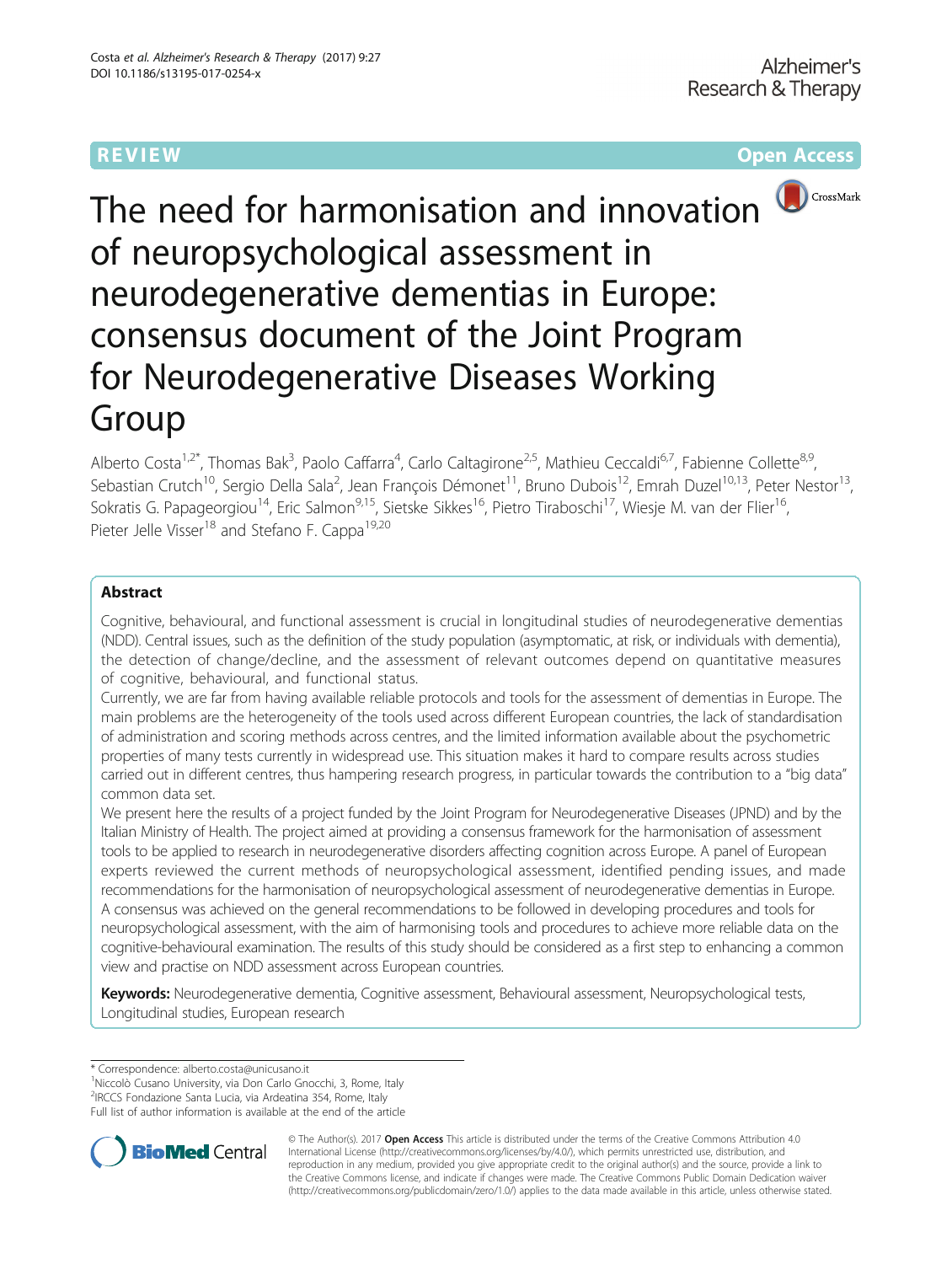# Background

The large-scale availability of cohorts at the European level is a prerequisite for the construction of platforms for prevention and intervention studies in neurodegenerative dementias (NDD). A necessary step for the successful linking of existing or planned cohort studies is the harmonisation of clinical and biomarker data. In particular, an urgent need is to develop a consensus on methodologies to define and measure cognitive, behavioural, and functional status in target populations. The role of cognitive, behavioural, and functional assessment is crucial in longitudinal studies for several central purposes. A quantitative assessment of cognitive, behavioural, and functional status is needed for the definition of the study population as asymptomatic (individuals who present risk factors, such as ageing, but do not manifest cognitive symptoms or signs), at risk (individuals with mild cognitive impairment or subtle cognitive changes not fulfilling the criteria for dementia), or individuals with dementia (i.e. fulfilling the criteria for dementia according to a standard definition such as cognitive impairment impacting on social function and activities of daily living). In addition, the same measures are used for the detection of change/decline and for the assessment of relevant outcomes of interventions.

Currently, we are far from having available reliable protocols and tools for the assessment of dementias in Europe (for a recent US perspective on this issue, see [\[1](#page-12-0)]). The tools used are heterogeneous across different European countries, within an individual country, and even across different clinical and research institutes. This situation makes it hard to compare results across studies carried out in different centres, thus hampering research progress, in particular towards the contribution to a "big data" common data set.

The requirement for harmonised assessment of cognitive, behavioural, and functional symptoms has been extensively discussed in the field of dementia research [\[2\]](#page-12-0). Harmonisation recommendations have been proposed in the case of vascular cognitive impairment [[3](#page-12-0)]. In the case of NDD, surveys of assessment tools for the most common NDD, Alzheimer's disease (AD), used across Europe have been published by the European AD consortium [[4](#page-12-0)] and by a task force of the European Federation of Neurological Societies [[5\]](#page-12-0), demonstrating a wide variety in assessment tools. In the last few years, the development of new diagnostic criteria for AD [[6](#page-12-0), [7\]](#page-12-0), posterior cortical atrophy [[8](#page-12-0)], frontotemporal dementia - behavioural variant [\[9](#page-12-0)], and primary progressive aphasia [[10](#page-12-0)] all include a consideration of recommended, disease-specific testing procedures aiming at early diagnosis—although precise details of specific tests are often lacking, meaning that test selection is open to interpretation and, therefore, to potential inconsistency.

We present the results of a Working Group (WG) supported by the Joint Program for Neurodegenerative Diseases (JPND) and by the Italian Ministry of Health. The aims of the WG were: 1) to provide a set of practical recommendations for effective harmonisation procedures allowing us to optimise the utilisation of cognitive, behavioural, and functional data from on-going longitudinal studies; and 2) to identify areas in which further research is needed in order to propose harmonised innovative assessments maximising the effectiveness of deep phenotyping, considering in particular the possible translational impact of cognitive neuroscience research in areas such as memory, language, spatial orientation, action organisation, and social cognition.

This paper is an extended version of the final report on the JPND website ([http://www.neurodegeneration](http://www.neurodegenerationresearch.eu/initiatives/jpnd-alignment-actions/longitudinal-cohorts/call-for-working-groups/call-results) [research.eu/initiatives/jpnd-alignment-actions/longitudin](http://www.neurodegenerationresearch.eu/initiatives/jpnd-alignment-actions/longitudinal-cohorts/call-for-working-groups/call-results) [al-cohorts/call-for-working-groups/call-results\)](http://www.neurodegenerationresearch.eu/initiatives/jpnd-alignment-actions/longitudinal-cohorts/call-for-working-groups/call-results). It is structured in two main sections. In the first section, we describe the methods. In the second section, we present the results, in separate sub-sections for each phenomenological dimension we reviewed, including both: 1) an analytical discussion of current evidence; and 2) recommendations for further developments of practice and research.

# **Methods**

The flow chart shown in Fig. [1](#page-3-0) synthetises the main steps of the project. The project was selected in a competitive call by the Joint Program for Neurodegenerative Diseases for "Working Groups to Inform Cohort Studies in Neurodegenerative Disease Research". The recruitment of the group members was the responsibility of the proponent, who, during the pre-submission phase, contacted researchers (neurologists and neuropsychologists) with a specific competence in the diagnosis and psychometric assessment of dementia, as documented by their scientific publications in peer-reviewed international journals. Additional criteria were expertise in specific sub-fields of assessment, representation of main European research centres involved in longitudinal studies of NDD, and availability to participate in the working group programme (opening meeting, 6 months of at-distance work, final meeting). A total of 22 experts from eight European Union countries (Belgium, Denmark, France, Germany, Greece, Italy, the Netherlands, and the UK) and from Switzerland accepted the invitation to participate.

In a first workshop participants discussed the general organisation of the workplan: reviewing the available evidence on neuropsychological assessment of NDD in Europe. A general distinction was made between "global assessment", referring to procedures used for the initial screening of the patient's general cognitive status, and "detailed assessment", encompassing target phenotypic dimensions of dementias, intended as the main phenomenological changes of NDD involving cognitive,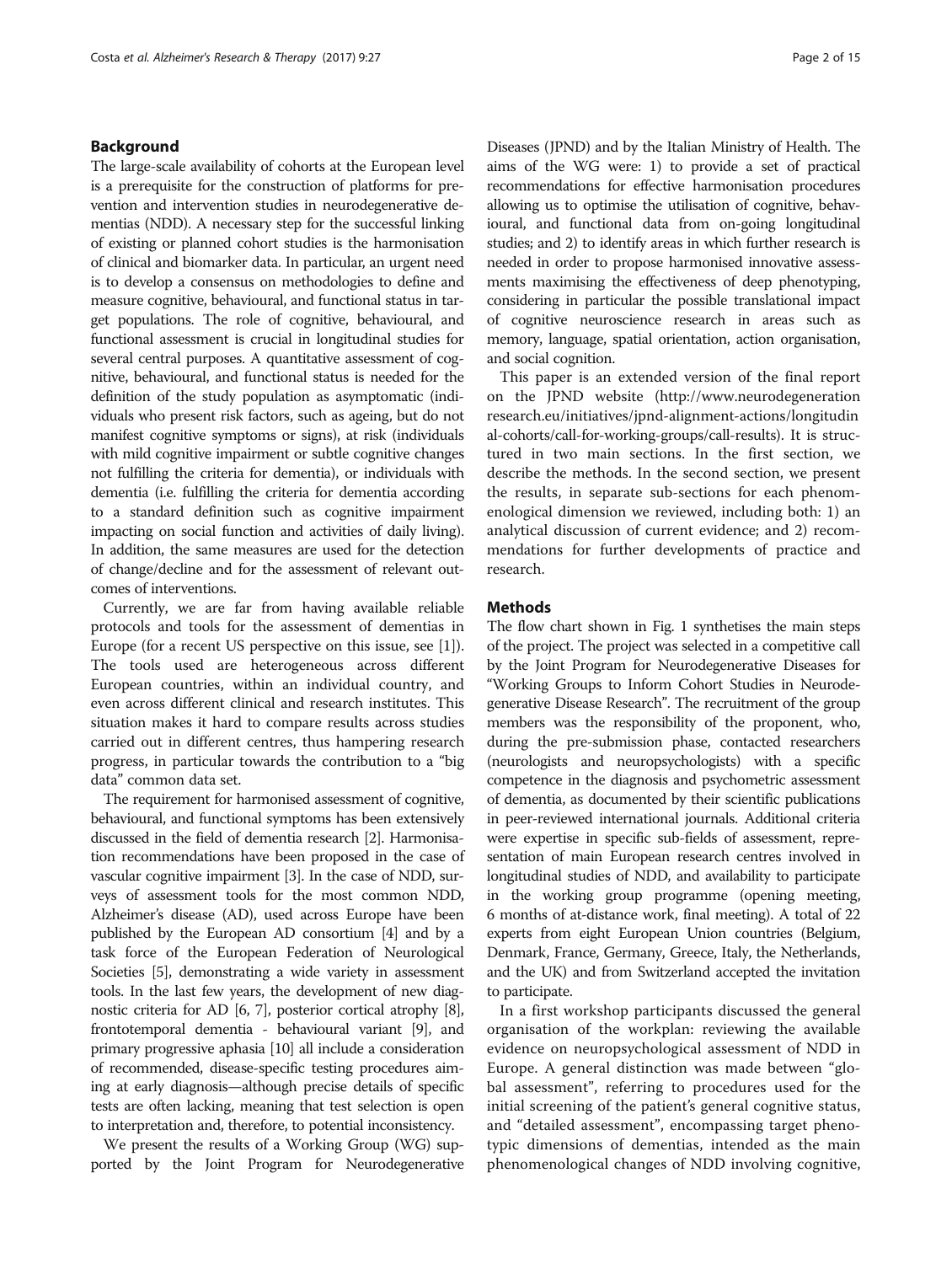behavioural, motor, and functional domains that are measurable by the administration of psychometric tools. These target dimensions were defined with plenary consensus and were identified taking into account both the clinical manifestations that are common to all NDD and signs that are specific to the early stages of the different syndromes. The following target dimensions were, thus, defined as follows: episodic memory (early involvement in the typical form of AD), language (early impairment in primary progressive aphasias), executive functions (early involvement in frontotemporal dementias), visual-spatial abilities (early impairment in posterior cortical atrophy and dementia with Lewy bodies), behavioural symptoms (early involvement in frontotemporal dementia – behavioural variant), motor (early involvement in corticobasal degeneration and in dementias with extrapyramidal symptoms), and functional status (common to the early phases of all NDD).

Small groups encompassing three to four researchers were then created, each dedicated to one target dimension. The task of the small groups was to review current methods used to investigate target phenotypic dimensions of dementia, identify critical issues, and provide a definite set of operational recommendations for harmonisation purposes: identifying un-met needs for each specific domain, taking into account, in particular, the need for adequate information about psychometric qualities (i.e. validity, reliability, sensitivity, specificity). Critical issues in each area were identified based on existing evidence as well as the participants' knowledge and clinical expertise.

The initial indications proposed by these small groups were then discussed in web-based conferences involving the whole consortium. In these conferences, statements, procedures, and indications by the small groups were revised.

A consensus on the available evidence and un-met needs for each cognitive domain, identified as critical in the assessment and monitoring of NDD, was achieved in a final workshop, involving the entire consortium, either by physical participation or web-conference. The consensus on each specific issue was achieved with the agreement of all participants.

# Results

# Global assessment

# Discussion of current evidence

The Mini Mental State Examination (MMSE) is currently the most widely used test for cognitive screening in clinical practice [\[11](#page-12-0)], and is mentioned by several guidelines for the assessment of dementia and cognitive disorders. Indeed, it shows good sensitivity and reliability with Cronbach's  $\alpha = 0.91$  [\[12\]](#page-12-0). Moreover, some MMSE items (i.e. intersecting-pentagon copy) were found to reliably discriminate between AD and dementia with Lewy bodies (DLB) [\[13](#page-12-0)] in an autopsy-verified population. Nevertheless, the MMSE suffers from some important limitations. It shows poor specificity for people with a low educational level, who may achieve low scores although healthy, and poor sensitivity for people with a high educational level who can obtain high scores even when impaired; it is highly sensitive to memory and language disorders but not to executive functioning [\[14](#page-12-0)].

The Montreal Cognitive Assessment (MoCA) is another brief screening measure for cognitive disorders [[15\]](#page-12-0) consisting of a 30-point test administered in 10 min, focusing on memory, visual-spatial, executive, and language function, and orientation to time and place. The MoCA has the advantage of being short and easy to administer with a good sensitivity (86%) for mild cognitive impairment (MCI) and AD (97%) and for the post-stroke cognitive screening [[16\]](#page-12-0). It is easily available via a dedicated website providing free test forms in a number of languages, including parallel versions.

The Frontal Assessment Battery (FAB) [[17\]](#page-12-0) includes six sub-tests exploring conceptualisation, mental flexibility, motor programming, inhibitory control, and environmental autonomy, and is considered a reliable tool to investigate dysexecutive symptoms in frontal-related disorders. However, its usefulness to discriminate between the dysexecutive profiles of different NDD is controversial [\[18, 19\]](#page-12-0). In particular, the results of a study involving individuals with mild AD and mild frontotemporal dementia (FTD) documented that only the FAB sub-test "go/no-go" detected significant between-group differences, whereas performance on the other sub-tests was quite similar. However, the authors found good concurrent validity (i.e. significant correlation between FAB and individual executive test scores).

Test batteries such as the AD Assessment Scale-Cognition (ADAS-CoG) [\[20](#page-12-0)], Cambridge Cognitive Assessment-Revised (CAMCOG-R) [[21\]](#page-12-0), and Addenbrooke's Cognitive Examination (ACE-R) [\[22](#page-12-0)] have the advantage of parallel forms but the assessment of executive functions is limited. ACE-R takes between 12 and 20 min (average 16 min) to administer (and score) and examines attention/orientation, memory, fluency, language, and visual-spatial functions. Future work is needed to establish the efficacy of a brief battery such as ACE-R in different types of dementia, even though it has been indicated to be effective in differential diagnosis of different forms of Parkinsonism [\[23\]](#page-12-0).

The Mattis Dementia Rating Scale (MDRS) [\[24](#page-12-0)] is a battery that assesses attention, perseveration, construction ability, conceptualisation, and memory, and was recently recommended by the Movement Disorder Society for the assessment of dementia in individuals with extrapyramidal disorders [\[25\]](#page-12-0). However, administration may be considered too lengthy for a first global screening test.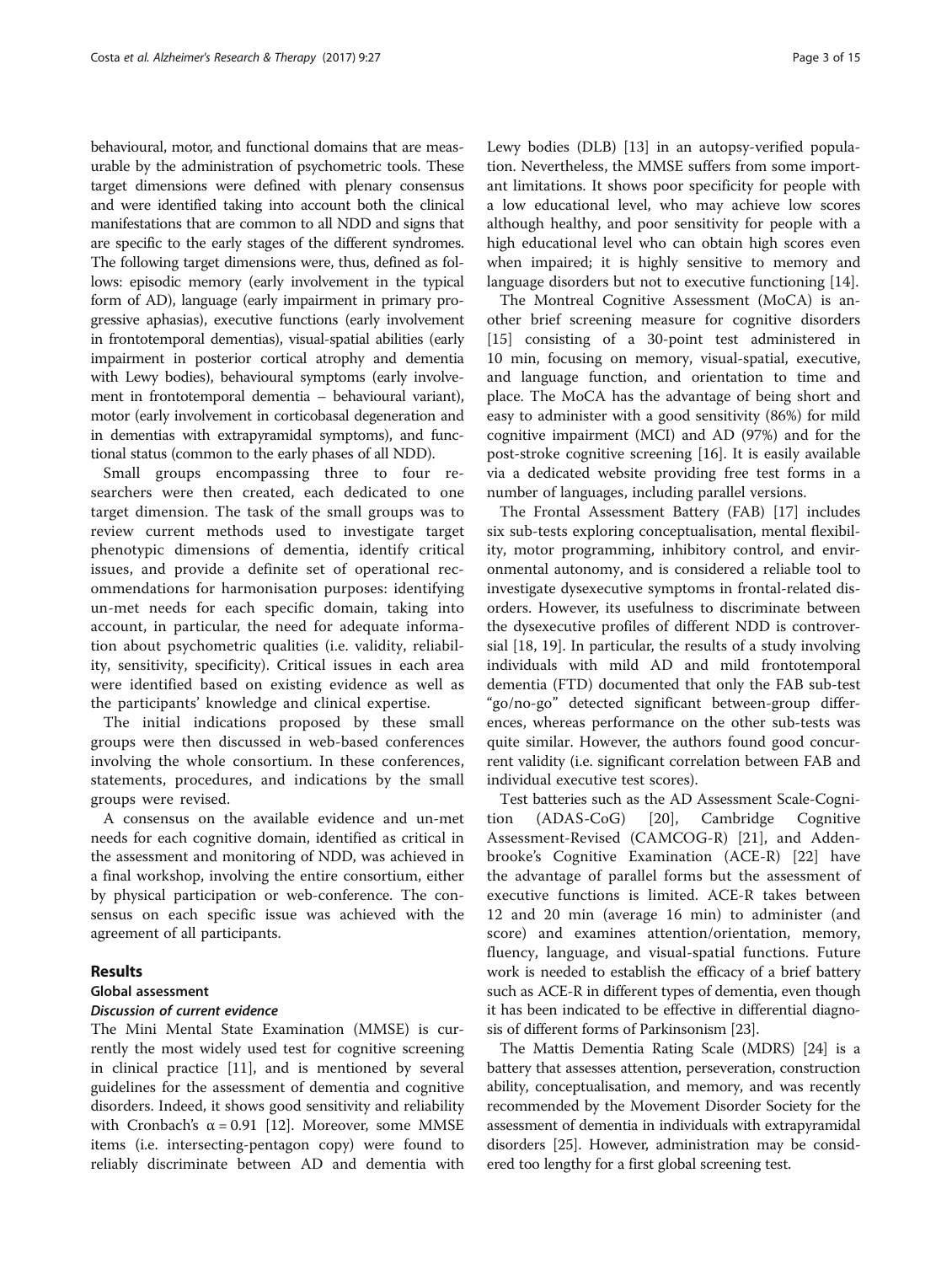<span id="page-3-0"></span>

#### Recommendations

The panel recommended a step-wise approach to be followed in the assessment of a person in whom dementia is suspected. As a first step, a short screening should be performed (less than 15 min for administration). The MMSE, MoCA, Mini-CoG [\[26\]](#page-12-0), ACE or ACE-R, and the FAB are recommended for this purpose. In the case of clinical and psychometric evidence suggesting a cognitive impairment, a second-level examination should be performed. At this level, an examination by a specialist should confirm/verify the initial diagnostic hypotheses. For this purpose, the following tests could be used: ADAS-Cog, CAMCOG-R, and the MDRS.

The above two steps specifically refer to the examination of global cognitive functioning. The third step is the in-depth examination of the neuropsychological profile by means of tests specific to each cognitive domain.

# Detailed assessment area

In this section, we report results on the phenotypic dimensions of dementia defined by the consortium. Recommendations for the assessment of episodic memory, language, executive functions, visual-spatial abilities, behavioural symptoms, and motor and functional status are summarised in Table [1](#page-4-0).

## Episodic memory functions

Discussion of current evidence Episodic memory disorders are a key element of the cognitive decline that defines the clinical staging of AD. Memory disorders also occur in many other conditions, including depression and healthy ageing, leading to diagnostic uncertainty. Hence, memory tests are sensitive but may not be specific. Moreover, performance on such tests reaches a floor very early in the disease, making them a poor marker of disease severity and progression.

The most widely used episodic memory tests for the identification of the amnestic syndrome of AD are based on list learning and delayed recall. These tests include different versions of the paired-associate learning [[27](#page-12-0)] and the Rey Auditory Verbal Learning tasks [\[28\]](#page-12-0). It has been proposed that tests that control for attention and effective encoding and that can facilitate retrieval are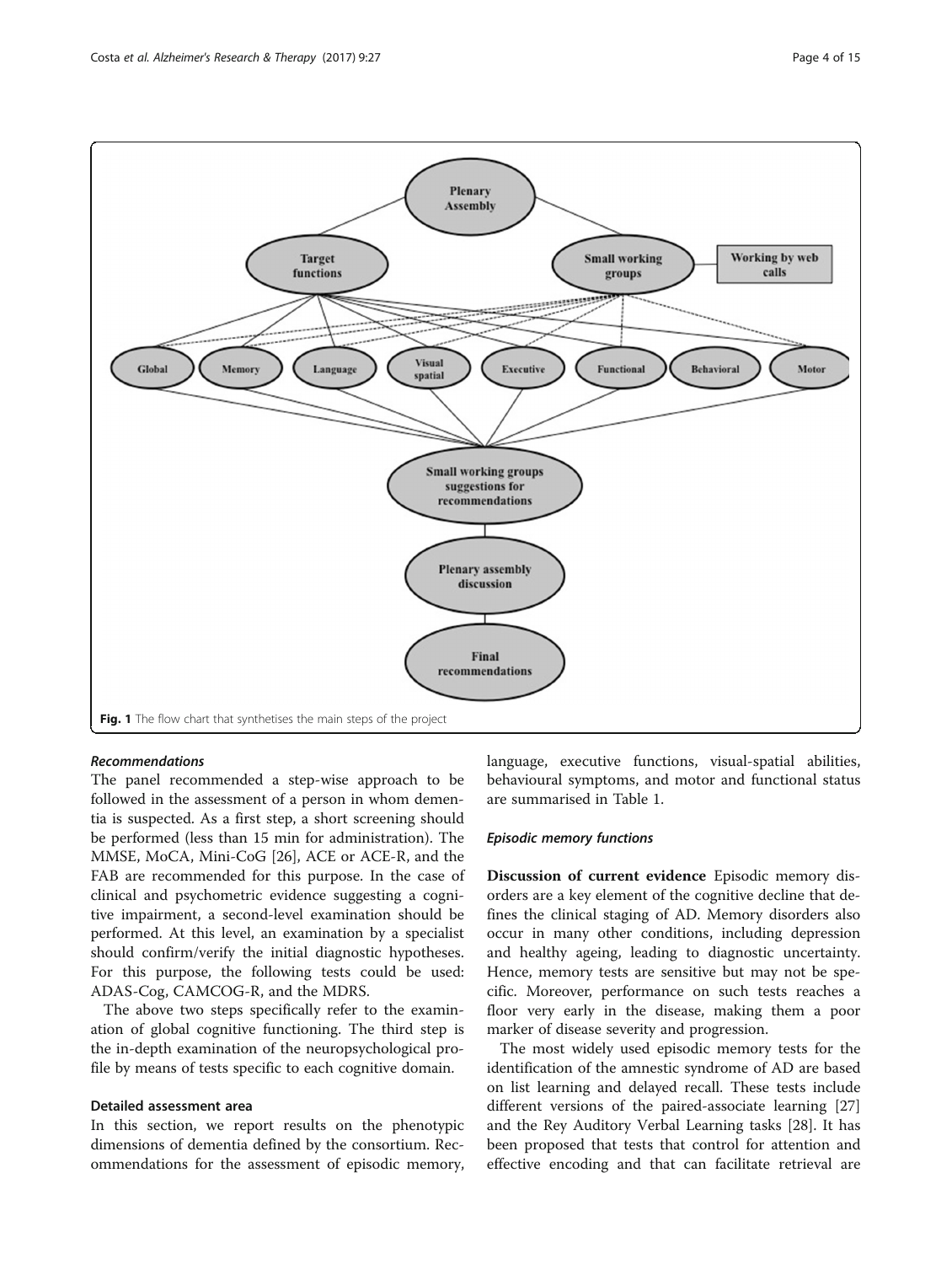<span id="page-4-0"></span>

| Target phenotypic            | Table 1 Synoptically report of the recommendations<br>Open issues                                                                                                                                                                                                                                                                 | Papers investigating                          | for further developments of clinical research in the field of neurodegenerative dementias (NDD)<br>Recommendations                                                                                                                                                                                                                                                                                                                       | Psychometric properties                                                                                                                                                                                                                                                                                                                         |
|------------------------------|-----------------------------------------------------------------------------------------------------------------------------------------------------------------------------------------------------------------------------------------------------------------------------------------------------------------------------------|-----------------------------------------------|------------------------------------------------------------------------------------------------------------------------------------------------------------------------------------------------------------------------------------------------------------------------------------------------------------------------------------------------------------------------------------------------------------------------------------------|-------------------------------------------------------------------------------------------------------------------------------------------------------------------------------------------------------------------------------------------------------------------------------------------------------------------------------------------------|
| dimensions                   |                                                                                                                                                                                                                                                                                                                                   | psychometric properties<br>of recommend tools |                                                                                                                                                                                                                                                                                                                                                                                                                                          |                                                                                                                                                                                                                                                                                                                                                 |
| Episodic memory<br>abilities | ease of administration, and correlation with biomarkers.<br>practice effects, ceiling and floor effects, repeatability,<br>know the sensitivity and specificity for AD and other<br>NDD. Other issues to consider include: age effects,<br>For each test proposed for clinical use we should                                      | $[30 - 35, 38]$                               | between AD-related memory deficits and memory disorders<br>Memory Binding Test are good candidates to discriminate<br>Among extant tools, the FCRST and the Visual Short-Term<br>occurring in other NDD.                                                                                                                                                                                                                                 | Good specificity for AD                                                                                                                                                                                                                                                                                                                         |
| Language abilities           | linked to the aim of the investigation. A consensus on<br>be closely<br>a high-quality cross-language naming task is heavily<br>needed. Lack of standardised tools to differentiate<br>dementias that are not primarily characterised by<br>The extent of language assessment should<br>language disorders                        | [41, 44]                                      | (e.g. Boston Naming Test). In investigations of progressive<br>In most settings, picture naming is the test of choice<br>language disorders, a more comprehensive evaluation<br>G<br>including an analysis of extended speech production<br>Communication abilities should be assessed also as<br>as well as sentence-level tasks is recommended<br>key component of the functional profile                                              | Picture naming tests are sensitive but not specific<br>for dementia, as a naming disorder is a pervasive<br>aspect of many NDD                                                                                                                                                                                                                  |
| Executive functions          | for the assessment of emotional processing and social<br>cognition. There is no convergent agreement on the<br>Many tests to examine executive function of shifting,<br>ecological<br>validity. Few validated tools are currently available<br>modular organisation of executive domain.<br>inhibition, and updating have unknown | [62, 63, 68]                                  | investigating two sub-components of the executive domain<br>Executive functions: at a screening level at least two tests<br>should be used. The following individual tests can be used:<br>the Social and Emotional Assessment battery can be applied<br>Stroop test, Trail Making Test, Wisconsin Card Sorting Test,<br>Verbal Fluency, Emotional processes and social cognition:<br>to assess emotion recognition and social cognition | FTD-behavioural symptoms In general, executive<br>Assessment battery shows good sensitivity to<br>Inhibition tests (e.g. Stroop test) are the most<br>tests show low test-retest reliability and low<br>sensitive to AD. The Social and Emotional<br>ecological validity.                                                                       |
| Visual-spatial abilities     | attributable to the difficulty in differentiating between<br>basic visual processes alterations and proper spatial<br>specificity of the available tools. Low specificity is<br>A main issue is represented by the relatively low<br>disorders.                                                                                   | [81, 84, 86, 87]                              | abilities are the VOSP and the BORB batteries that allow<br>the examination of multiple visual-spatial components.<br>Useful tools for the global assessment of visual-spatial<br>For a short screening, the Rey-Osterrieth figure and<br>Benton Judgement of Line Orientation could be<br>administered.                                                                                                                                 | can differentiate patients with DLB with psychotic<br>The Benton Judgement of Line Orientation test<br>contribution of Rey-Osterrieth complex figure<br>test to differential diagnosis is controversial.<br>parkinsonian symptoms and patients with AD<br>symptoms from both patients with DLB with<br>The VOSP has good sensitivity to AD. The |
| Behavioural symptoms         | Available tools have low specificity hampering the<br>possibility to differentiate between different NDD                                                                                                                                                                                                                          | [94, 95, 97]                                  | The choice of the best tool to assess BPSD in dementia<br>the assessment of a wide range of BPSD in dementia.<br>Neuropsychiatric Inventory (NPI) is a reliable scale for<br>should be guided by a syndromic approach. The                                                                                                                                                                                                               | rating scale (NPI-C) has good inter-rater reliability.<br>The NPI has good specificity for DLB compared<br>to AD. The Neuropsychiatric Inventory-Clinician                                                                                                                                                                                      |
| Motor symptoms               | Lack of validated tools to assess motor symptoms<br>specific to the different NDD                                                                                                                                                                                                                                                 | [103]                                         | good validity is recommended: UPDRS; UHDRS PSPRS;<br>UMSARS; Clinical examination according to El Escorial<br>The use of the following disease-specific tools with<br>apraxia, the Dementia Apraxia Test (DATE) can be<br>criteria for ALS. For the assessment of ideomotor<br>applied.                                                                                                                                                  | between individuals with AD and individuals with<br>The DATE shows a good capacity to discriminate<br>FTD-behavioural variant                                                                                                                                                                                                                   |
| Functional abilities         | of dementia<br>assessment<br>Some currently used IADL tools have relatively low<br>evidence of validity. Lack of tools for the<br>of functional abilities in very early stages<br>(i.e. mild cognitive impairment)                                                                                                                | [113, 114, 116]                               | Cognition (ECog), the Cognitive Function Instrument (CFI),<br>Although further research is needed to investigate quality<br>aspects of IADL instruments, promising results have been<br>found for several questionnaires, including the Everyday<br>and the Amsterdam IADL questionnaire.                                                                                                                                                | between MCI and dementia. The Amsterdam<br>language sub-items) allow us to differentiate<br>The Lawton IADL has good reliability. Some<br>ADL questionnaire has good sensitivity to<br>everyday cognition (ECog) sub-items (i.e.<br>dementia-related changes over time                                                                          |
|                              | Unified Huntington's Disease Rating Scale, UW3ARS Unified Multiple System Atrophy Rating Scale, UPDRS Unified Parkinson's Disease Rating Scale, VOSP Visual Object and Space Perception battery                                                                                                                                   |                                               | AD Alzheimer's disease, ALS amyotrophic lateral sclerosis, BORB Birmingham Object Recognition Battery, BPSD Behavioural and Psychological Symptoms of Dementia, DLB dementia with Lewy bodies, FCRST<br>Free and Cued Selective Reminding Test, FTD frontotemporal dementia, ADL instrumental activities of daily living, MCI mild cognitive impairment, PSPRS Progressive Supranuclear Palsy Rating Scale, UHDRS                        |                                                                                                                                                                                                                                                                                                                                                 |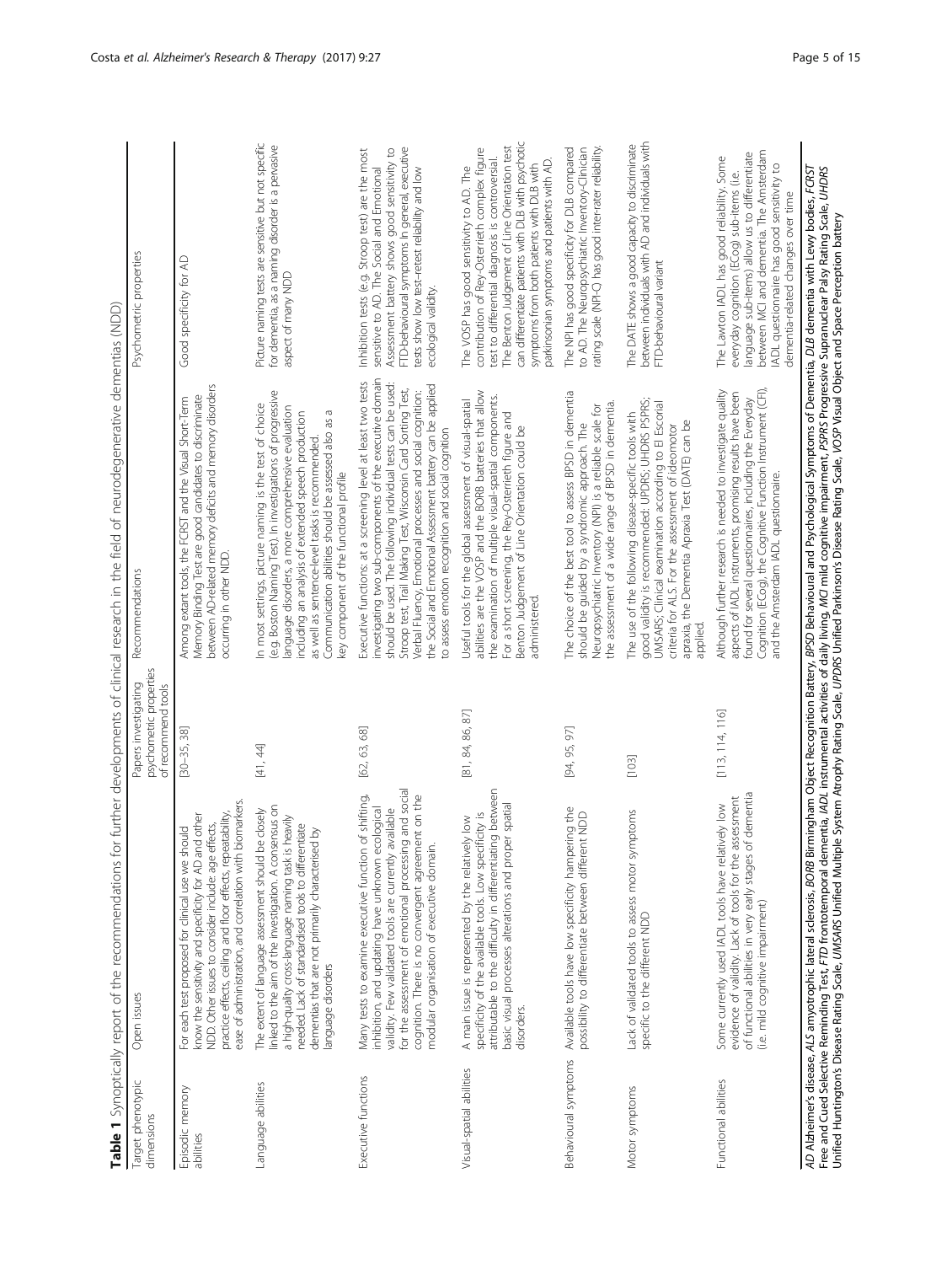particularly suitable to identify an amnestic syndrome of the hippocampal type, typical of AD. Memory tests with cueing, either at the bedside (5-Word Test) [[29\]](#page-12-0) or administered by neuropsychologists (Free and Cued Selective Reminding Test (FCSRT)) [\[30](#page-12-0)], have shown good specificity for AD [[31\]](#page-12-0). It should be taken into account that the above tools place heavy demands on verbal abilities. This significantly reduces their applicability in conditions characterised by severe language disorders (e.g. primary progressive aphasia (PPA)). Some neuropsychological tests with limited language demands have been proposed. Among these, the DMS48 [\[32](#page-12-0)] and the Visual Short-Term Memory Binding Test [[33, 34\]](#page-12-0), which tap long-term recognition memory and associative processes within short-term memory, respectively, showed good specificity for AD. They have the additional benefit of being unaffected by healthy ageing or low education levels. The recently proposed "5 Objects Test" has the advantage of being unaffected by low education levels and of having limited language demands (i.e. it requires locations of five everyday objects, immediately after placement, and after a brief period of time) [[35\]](#page-12-0).

A new area of research is represented by the study of prospective memory functioning and, in particular, by the potential contribution of prospective memory procedures to discriminate between different pathological conditions [[36](#page-12-0)].

Recommendations Additional information about the sensitivity, specificity, and positive and negative predictive value of each test proposed for clinical use in AD and in other dementias should be achieved [[37](#page-13-0), [38\]](#page-13-0). In this regard, it must be underlined that memory tests for dementia and earlier stages of impairment, such as MCI, have different requirements. The former must account for the distributed network dysfunction of manifest dementia, the latter need to be able to detect early and circumscribed deficits. Thus, the sensitivity of clinical tests is likely to benefit from incorporating the assessment of multiple memory processes, whereas sensitivity to early AD conditions is likely to benefit from process-specificity to the early stages of AD pathology involving sub-sectors of the medial temporal lobe. Other issues to consider include age effects, practice effects, ceiling and floor effects, repeatability, ease of administration, and correlation with biomarkers. Indeed, the distinction between neuropathological changes in healthy ageing and AD is disputed, making it challenging to define clear boundaries between the two.

Among extant tools, in order to discriminate between AD-related memory deficits and memory disorders occurring in other NDD, at the moment it is recommended to use more than one test. Among the most interesting candidates for high specificity in the very early stages of disease are the FCSRT and the Visual Short-Term Memory Binding Test.

#### Language abilities

Discussion of current evidence Only a minority of tools have been developed to assess language impairments either in those NDD in which it is not a prominent feature (typical AD) or in NDD in which language disorders represent the main determinant of clinical presentation (PPA).

The most widely used naming test is the Boston Naming test [[39, 40](#page-13-0)]. Originally developed for stroke aphasia, it has been adapted to wider applications with the development of several forms (60, 30, and 15 items). Extensive data are available about its sensitivity (individuals with AD vs. healthy controls). Two other tests currently used are the Graded Naming test [[41\]](#page-13-0) and the Aachener Aphasie Test (AAT) [\[42](#page-13-0)]. Important to evidence is that picture naming tasks are sensitive to AD [[43\]](#page-13-0) but they are less specific, as a naming disorder is a pervasive aspect of many NDD [\[44\]](#page-13-0).

Word generation tests such as phonological and categorical fluency are widely used. However, due to the recruitment of various cognitive processes (e.g. working memory and executive processes) their specificity is relatively low [\[45](#page-13-0)]. The Pyramid and Palm Trees Test [[46](#page-13-0)] assesses non-verbal semantics, and is highly specific for the semantic variant of PPA [[47](#page-13-0)].

The assessment of sentence processing entails production and comprehension. To assess production abilities, the most used stimuli are the Cookie theft from the Boston Diagnostic Aphasia Examination (BDAE) and the picnic picture from the Western Aphasia Battery (WAB). A scoring system for PPA is also available [\[48](#page-13-0)]. Phrase construction tests have been proposed as a faster, quantitative way to assess production abilities (Northwestern Anagram Test (NAT)) [[49](#page-13-0)].

The most widely used tool to assess sentence comprehension is the Token Test, originally developed as a sensitive test for auditory comprehension in stroke aphasia [[50\]](#page-13-0). The Test for the reception of grammar (TROG) [[51\]](#page-13-0) or the Cycle-R [\[52\]](#page-13-0) have been successfully applied in neurodegenerative diseases to identify specific grammatical deficits.

The assessment of language disorders should also include the evaluation of reading and spelling abilities. In this case, The National Adult Reading Test (NART) [[53](#page-13-0)], or its adaptation into other languages, is often used and also represents a valid estimation of premorbid IQ in dementia. However, as the NART relies on the ability to read irregular words, its application in languages with regular orthography (e.g. Italian and Spanish) is problematic.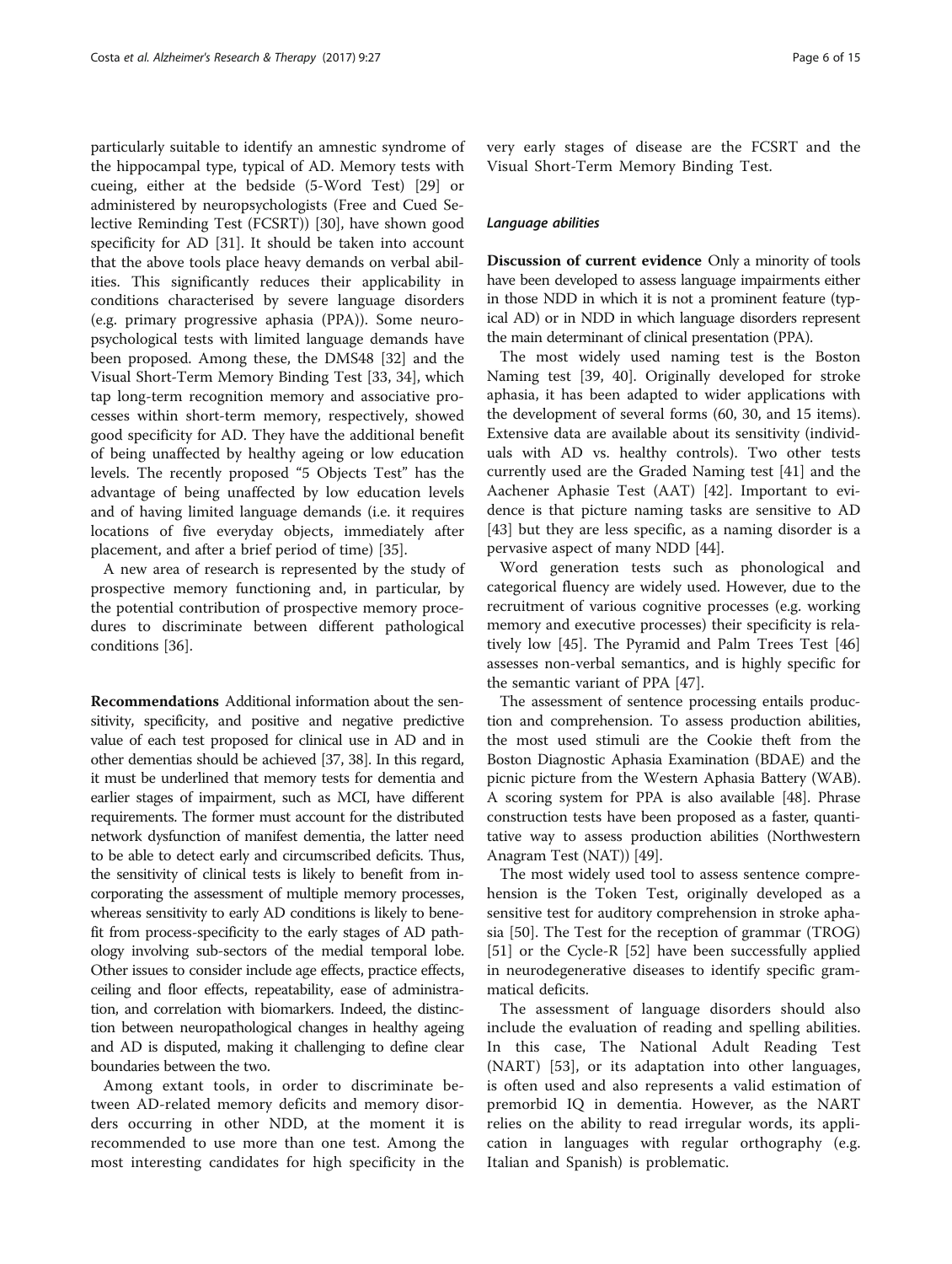Only recently there has been an interest in the development of specific language batteries for NDD. These include the Cambridge Semantic Memory Test [[54\]](#page-13-0) and the Sydney Language Battery (SYDBAT) [[55\]](#page-13-0). The latter two, however, concentrate on semantic processing rather than an attempt to cover all aspects of language. Furthermore, the Amsterdam-Nijmegen Everyday Language Test (ANELT) [\[56](#page-13-0)] is an example of a test focusing on communicative ability rather than grammatical competence. The clinical use of extensive language examinations is required only in the case of PPA.

Recommendations The extent of language assessment should be closely linked to the aim of the investigation. In general, lexical semantic processes are more affected than syntactic or phonological processes in the early phase of most NDD. In most settings, picture naming is the test of choice. While many tests are in use, information about psychometric properties, as well as parallel and multilingual versions, is needed. In investigations of progressive language disorders, a more comprehensive evaluation including an analysis of extended speech production as well as sentence-level tasks is recommended. Indeed, impairment at the sentence level can occur also in individuals with intact single-word processing; accordingly, in this case, any language assessment not including sentence processing is incomplete and potentially misleading.

# Executive functions

Discussion of current evidence Executive disorders are reported in the early stages of different dementia syndromes, and their role in differential diagnosis is a matter of debate. Indeed, under the umbrella term of "executive functions" are included several mental operations that are partly differentiable. Accordingly, different models of the executive domain have been proposed [[57](#page-13-0)]. This highlights one main difficulty in identifying suitable tests for assessment. In this regard, reduced performance on tests sensitive to controlled inhibition, set-shifting and updating, is mainly associated with dorsolateral frontal dysfunction, whereas performance on others tasks sensitive to emotional/social cognition is mainly associated with frontotemporal dysfunction [[58](#page-13-0)].

As for tests sensitive to controlled inhibition, set-shifting and working memory, Stopford et al. [\[59](#page-13-0)] showed that they allowed detecting qualitatively distinct profiles between individuals with FTD and with AD. In fact, impairments in individuals with FTD reflected deficits in attention, set shifting, and response inhibition, while impairments in individuals with AD were influenced by information load and working memory capacity.

Among these tests, inhibition tests are the most sensitive to AD and, more particularly, controlled inhibition

(as, for example, in the Stroop or Hayling tasks) [\[60](#page-13-0)]. However, these tasks do not allow us to easily distinguish between AD and the FTD-behavioural variant on a quantitative basis [\[61](#page-13-0)]; probably a better way to distinguish the two populations is to use qualitative measures [[62\]](#page-13-0). Indeed, most of the clinical or conventional tests of executive functions may be limited by their low test/retest reliability and by reduced ecological validity [[63\]](#page-13-0).

The FAB [\[17\]](#page-12-0) and the Institute of Cognitive Neurology (INECO) frontal screening battery [\[64\]](#page-13-0) are commonly used tools for the screening of these executive functions. However, the differential weight of their sub-items remains debatable.

Another applied approach to capture the variety of executive functions is to combine different tests, and look for the number of failed tests to assess executive dysfunction. The GREFEX battery [[65\]](#page-13-0) includes cognitive and behavioural tools that are standardised, validated, and normalised for a French-speaking population. The battery is composed of a questionnaire (Behavioural Dysexecutive Syndrome Inventory; Inventaire du Syndrome Dysexécutif Comportemental (ISDC)) and seven cognitive tasks (Stroop task, modified Six Elements Test, Trail-Making test, Adapted version of the Brixton task, a dual-task test, verbal fluency, and modified card sorting test). A similar battery is the Behavioural Assessment of Dysexecutive Syndrome (BADS) [[66\]](#page-13-0) that includes sub-tests exploring the different dimensions of the executive domain.

Few tools are currently available to assess emotional processes and social cognition. A classical test investigating emotional recognition was developed by Ekman et al. [\[67](#page-13-0)] in which subjects have to identify basic emotions from facial expression of unknown people presented in photographs. The Iowa Gambling task is another popular task developed to assess decision making abilities in situations involving emotional activation [\[68](#page-13-0)].

False belief and Faux Pas tasks are one way to assess theory of mind (ToM), i.e. the ability to infer the mental state of somebody else. Although both Faux Pas and false belief tasks have been shown to detect a differential impairment profile in different NDD, in particular in the comparison of individuals with FTDbehavioural variant and individuals with AD [\[69](#page-13-0)], there is no consensus as to which test might be more useful for diagnosis and for differential diagnosis of dementia. Recently, some batteries sensitive to the phenomenological manifestations of FTD-behavioural variant have been proposed. Among these, the Social and Emotional Assessment battery (SEA) [[70\]](#page-13-0), assessing emotion recognition and ToM abilities, has been shown to be a promising tool for the early detection of FTD-behavioural symptoms.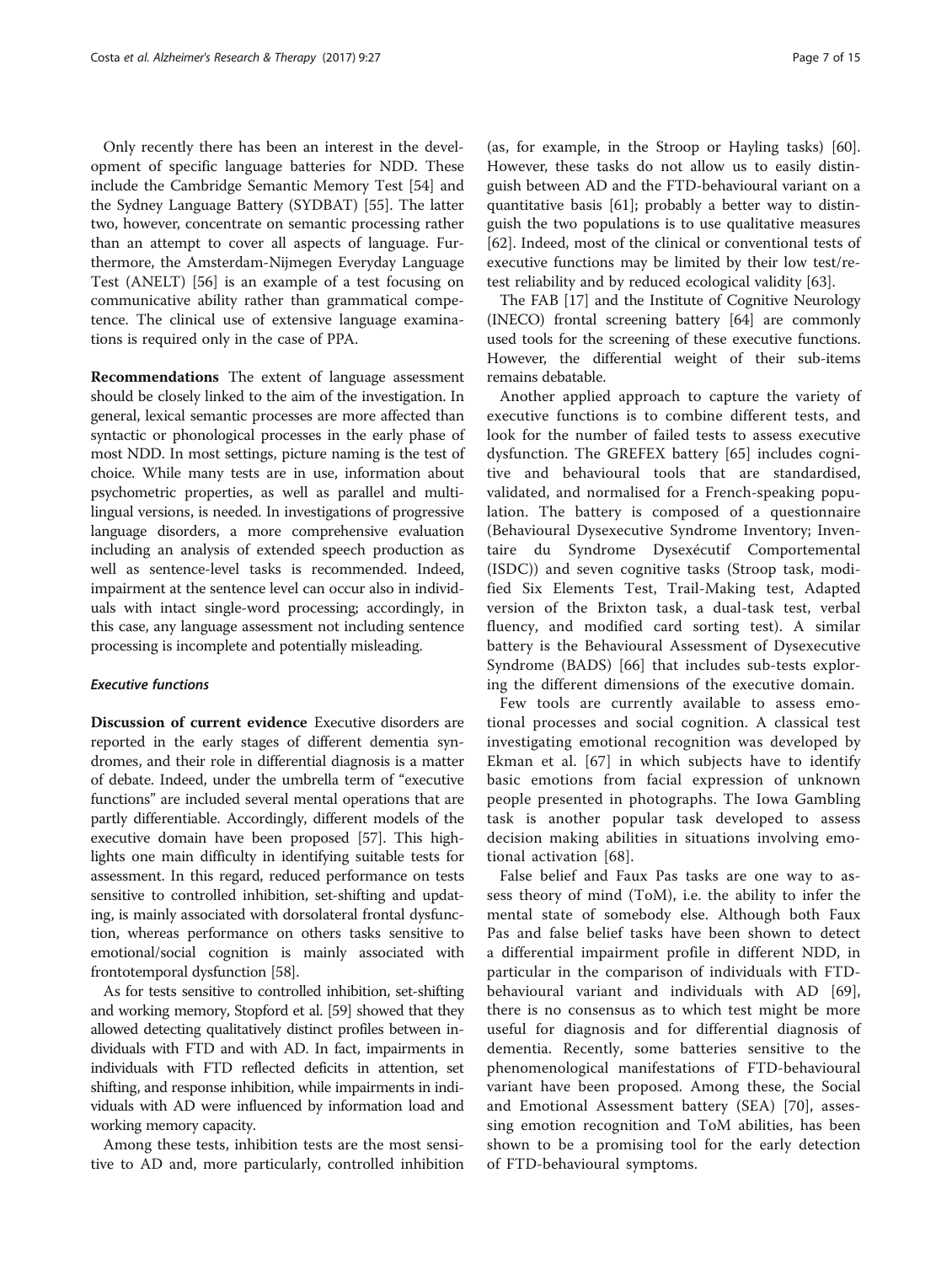Recommendations Due to the multifaceted nature of the executive domain, the recommendation is to include tests assessing different executive subcomponents such as the Stroop test (selective attention and inhibition) [[71\]](#page-13-0), Trail Making Test (set-shifting) [[72](#page-13-0)], Wisconsin Card Sorting Test (set-shifting and set-maintenance) [[73\]](#page-13-0), and verbal fluency (strategic access to lexicon) [\[74](#page-13-0)]. A comprehensive assessment of executive abilities can be achieved by the use of standardised tests batteries such as the BADS or the GREFEX battery.

Few standardised tests are currently available for the specific assessment of social cognition in dementias. Among these, promising data have been reported for the SEA.

# Visual-spatial abilities

Discussion of current evidence Dementia-related visual impairment is often neglected. However, visual impairments have a profound impact upon everyday life, with previous research demonstrating that spatial perception abilities are more strongly associated with activities of daily living than episodic and verbal short-term memory [[75\]](#page-13-0). Visual impairment contributes to problems as diverse as falls and poor diet, as well as to challenging behaviours, hallucinations, and delusions.

One limitation in many evaluations of cortical visual function is that assessments are limited to higher order visuoperceptual (recognition and identification of objects, faces and scenes and their features) and visuospatial (localisation of objects and representation of the spatial relationship between oneself and objects in the environment [[76](#page-13-0)]) processing without consideration of the integrity of fundamental, basic visual processes supported by striate and extrastriate occipital cortex (basic form, colour, motion, and location processing). Without testing basic visual functions, it is difficult to determine whether higher-order object and space-perception deficits are attributable to parietotemporal tissue loss, or in fact result from a more fundamental de-afferentation of these areas due to occipital lobe disease. Correct attribution of deficits may be particularly important in clinical practice to understand phenomenological heterogeneity in AD or to evaluate whether there are different parietal, occipitotemporal, and primary visual subtypes of PCA [\[77\]](#page-13-0).

Conversely, there is a need to consider the impact of cortical visual dysfunction on other domains of cognitive test performance, particularly given the number of neuropsychological assessments with visually mediated instructions, stimulus presentation, or response formats. For instance, tests of episodic memory with explicit visual demands in encoding and/or retrieval (e.g. Rey-Osterrieth figure copy) are obviously unsuitable for individuals with prominent cortical visual impairment. Similarly, a majority of tests of executive functions are partly or wholly visually

mediated. Less obvious are the more implicit visual demands of tests such as verbal paired associate learning that often draw on mental imagery [[78\]](#page-13-0). The clinical experience in evaluating episodic memory function in individuals with PCA suggests that two alternate forced choice recognition memory tests [\[79\]](#page-13-0) are particularly suitable (although not necessarily sensitive).

Visuoperceptual and/or visuospatial impairments are central to the diagnostic criteria of several dementias (DLB [[80\]](#page-13-0) and corticobasal degeneration (CBD) [\[81](#page-13-0)]). However, arguably the cardinal 'visual dementia' is posterior cortical atrophy (PCA), a clinical-radiological syndrome primarily characterised by impaired cortical visual function with relative preservation of episodic memory and insight [\[82](#page-13-0)].

Currently used batteries to detect deficits in early visual processing (e.g. figure-ground discrimination) and object and space perception include the Visual Object and Space Perception battery (VOSP) [[83, 84\]](#page-13-0) and the Birmingham Object Recognition Battery (BORB) [\[85\]](#page-13-0). For a short screening the Benton Judgement of Line Orientation [\[86](#page-13-0), [87\]](#page-13-0) and the Rey-Osterrieth figure [\[88](#page-13-0)–[90\]](#page-13-0) are commonly used.

Recommendations The potential effect of basic visual deficits on performance should be taken into account for the choice of the tests to be used for clinical assessment of visual-spatial disorders. With this in mind, useful tools for the global assessment of visual-spatial abilities are represented by the VOSP and the BORB that allow the examination of the different visual-spatial components. For the purpose of a short screening, the Rey-Osterrieth figure and Benton Judgment of Line Orientation can be reliably administered.

In order to accurately choose the different sub-tests, it is quite important to take into consideration the patient's comprehension capacity. Indeed, as discussed above, basic visual deficits could contribute to poor performance on tasks designed to evaluate higher order visual processes. This observation leads to the more general issue of test validity. For example, certain VOSP visuospatial sub-tests are better suited to individuals with moderate typical AD (instructions for the Number Location sub-test are more difficult to understand than those for the Dot Counting sub-test).

#### Behavioural symptoms

Discussion of current evidence Neuropsychiatric symptoms (NPS), otherwise defined as Behavioural and Psychological Symptoms of Dementia (BPSD), are present in up to 90% of all dementias [\[91](#page-13-0)] and in 35– 85% of MCI individuals [[92\]](#page-14-0). They require assisted living or nursing facility placement and are highly clinically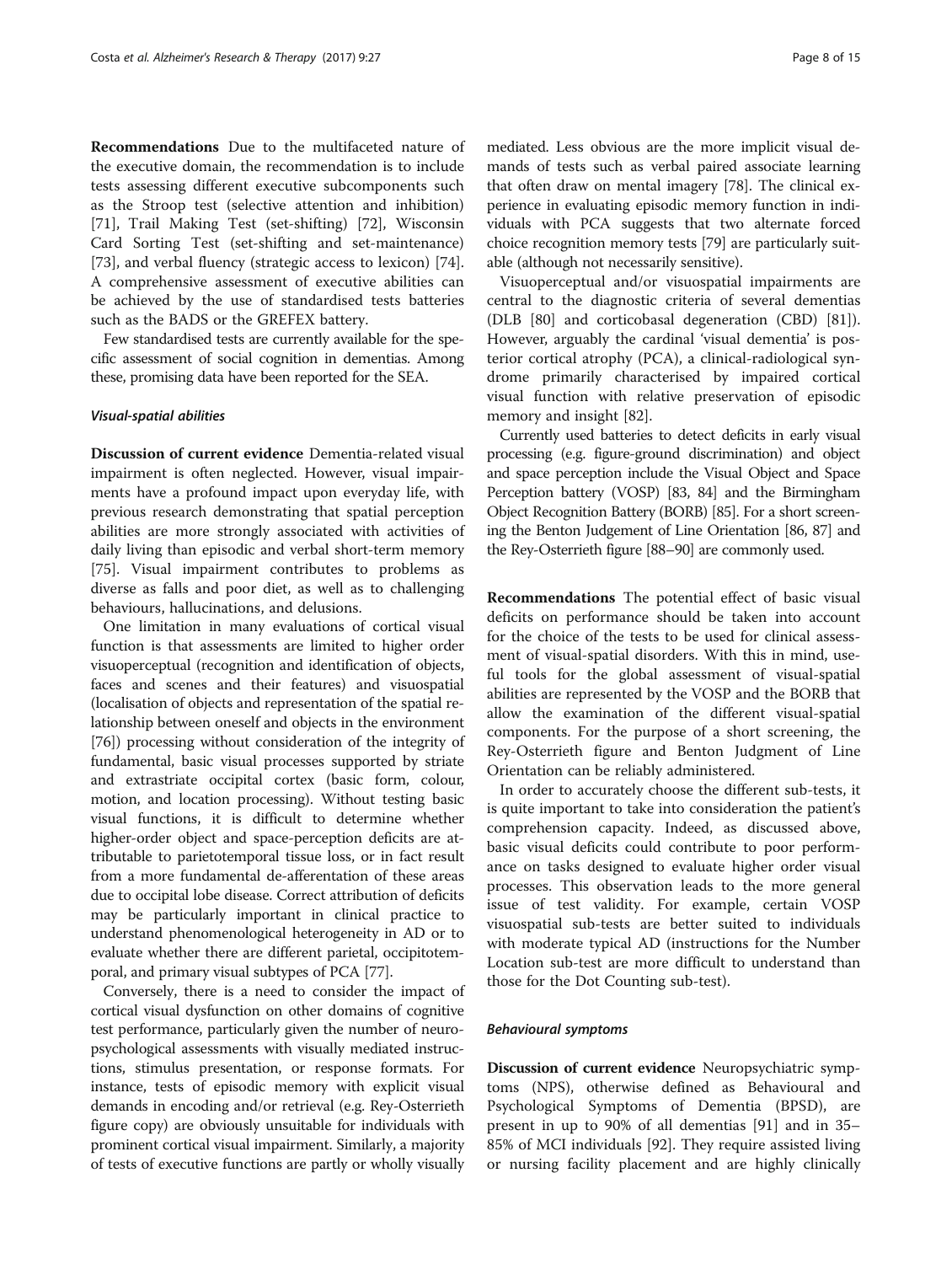relevant since severe BPSD cause significant distress on caregivers, and affect quality of life and prognosis.

BPSD are heterogeneous and include the following: agitation, aberrant motor behaviour, anxiety, depression, elation, irritability, apathy, disinhibition, delusions, hallucinations, stereotypic behaviour, sleep or appetite changes, and abnormal sexual behaviour. The most frequent BPSD are apathy, depression, irritability, agitation, and anxiety. There is evidence of a stage-effect of BPSD in dementia. Affective symptoms such as depression, anxiety, and apathy would be prevalent in mild dementia. Psychotic signs such as delusions, hallucinations, elation, disturbances in motor function, and aberrant vocalisations, instead, would be more frequent in moderate to severe dementia. A recent study in a large population of individuals with AD reported five distinct neuropsychiatric syndromes. The apathetic syndrome (as a unique syndrome) was the most frequent, followed by affective syndrome (anxiety and depression), psychomotor (agitation, irritability, and aberrant motor behaviour), psychotic (delusions and hallucinations), and manic (disinhibition and euphoria) syndromes [[93](#page-14-0)]. More than 75% of individuals with AD presented with one or more of the syndromes. The study supports a syndromic approach, and suggests that the clinicians need to incorporate a thorough psychiatric examination of individuals with AD. However, it is important to underline that around 50% of individuals with AD, FTD, vascular dementia (VaD), and DLB show at least four symptoms simultaneously. This makes it difficult to individualise a cluster of symptoms that may improve differential diagnosis accuracy.

The assessment of BPSD is performed by using questionnaires for patients and caregivers, focused on single or multiple signs. The Frontal Behavioural Inventory (FBI) [[94](#page-14-0)] is an interesting tool for the purpose of differential diagnosis and to monitor the progression of individuals with prominent behavioural symptoms. For AD, the first behavioural rating scale was the BEHAVE-AD [\[95\]](#page-14-0). This scale investigates 25 behavioural symptoms and provides a rating of caregiver's burden. Currently, one of the most widely used and reliable tools for the assessment of BPSD in dementia is the Neuropsychiatric Inventory (NPI) [\[96](#page-14-0)]. The NPI is a structured interview performed with the caregiver that assesses behavioural disorders belonging to 12 main categories (depression, apathy, agitation, etc.), rating their frequency, severity, and the caregiver's distress. The NPI was shown to be sensitive to treatment effects and able to distinguish different NDD [[97](#page-14-0)–[99](#page-14-0)]. A revised version of the NPI was recently proposed, named the Neuropsychiatric Inventory-Clinician rating scale (NPI-C) [\[100](#page-14-0)].

Recommendations The choice of the best tool to assess BPSD in dementia should be guided by a syndromic approach. Accordingly, all BPSD should be investigated by rating their severity and frequency across the different stages of dementia that include the very early phases. When needed for an in-depth assessment of individual behavioural dimensions, specific ad-hoc scales should be used. The NPI is a reliable tool for an extensive assessment of BPSD in dementias and, thus, it is recommended. However, for the assessment of individual affective dimensions more specific tools such as the Dimension Apathy Scale [\[101\]](#page-14-0) and The Geriatric Depression Scale (GDS-15) [[102](#page-14-0)] are recommended.

#### Motor symptoms

Discussion of current evidence Across European countries, not all clinicians use motor scales in their practice with persons presenting cognitive-behavioural disorders. This point is well outlined by results of a recent survey (337 responses from 33 countries; presented as a poster at the European Association of Neurology meeting in Berlin on 20–23 June 2015 by Symonds and Bak) documenting that 25% of neurologists and 70% of psychiatrists do not assess motor functions regularly. Indeed, most clinicians underestimate the frequency of motor symptoms in memory clinics (according to the above-mentioned survey, most clinicians believe that only 0–20% of patients in the cognitive clinic have motor problems, while the literature points to a much higher frequency of 30–50%).

This is problematic, since in the so-called subcortical dementias such as, for instance, dementia associated to Parkinson's disease (PDD), supranuclear palsy (PSP), CBD, Huntington disease (HD), and VaD, motor involvement is a marker. In some cases the onset of a cognitive-motor feature can be pathognomonic, e.g. ideomotor apraxia in CBD, although it can also occur in AD [[103](#page-14-0)]. Systematic studies also show that motor signs are common even in dementia with main involvement of cortical brain areas such as AD [\[104\]](#page-14-0) and PCA [[105](#page-14-0)].

The only commonly used scale to motor symptoms is the Unified Parkinson's Disease Rating Scale (UPDRS), which has been designed specifically for Parkinson's disease (PD) and does not cover, therefore, many phenomena which can be of importance in individuals with dementia (e.g. amyotrophic features pointing to amyotrophic lateral sclerosis (ALS)). Unfortunately, a brief motor screening tool with standard norms and validity data that are not disease-specific and could be used in a wide range of diagnoses in a memory clinic is not available. Ideally, this tool should contain items investigating areas of motor function relevant to dementias: Parkinson symptoms (PD, DLB, PSP, CBD, and multiple system atrophy (MSA)); amyotrophic features (ALS/FTD); cerebellar features (MSA, alcoholism, spinocerebellar ataxea-17, etc.); and higher order motor disorders such as praxis, motor sequencing etc. (CBD, PCA). Recently, the Dementia Apraxia Test (DATE) [[106](#page-14-0)] was proposed to evaluate ideomotor apraxia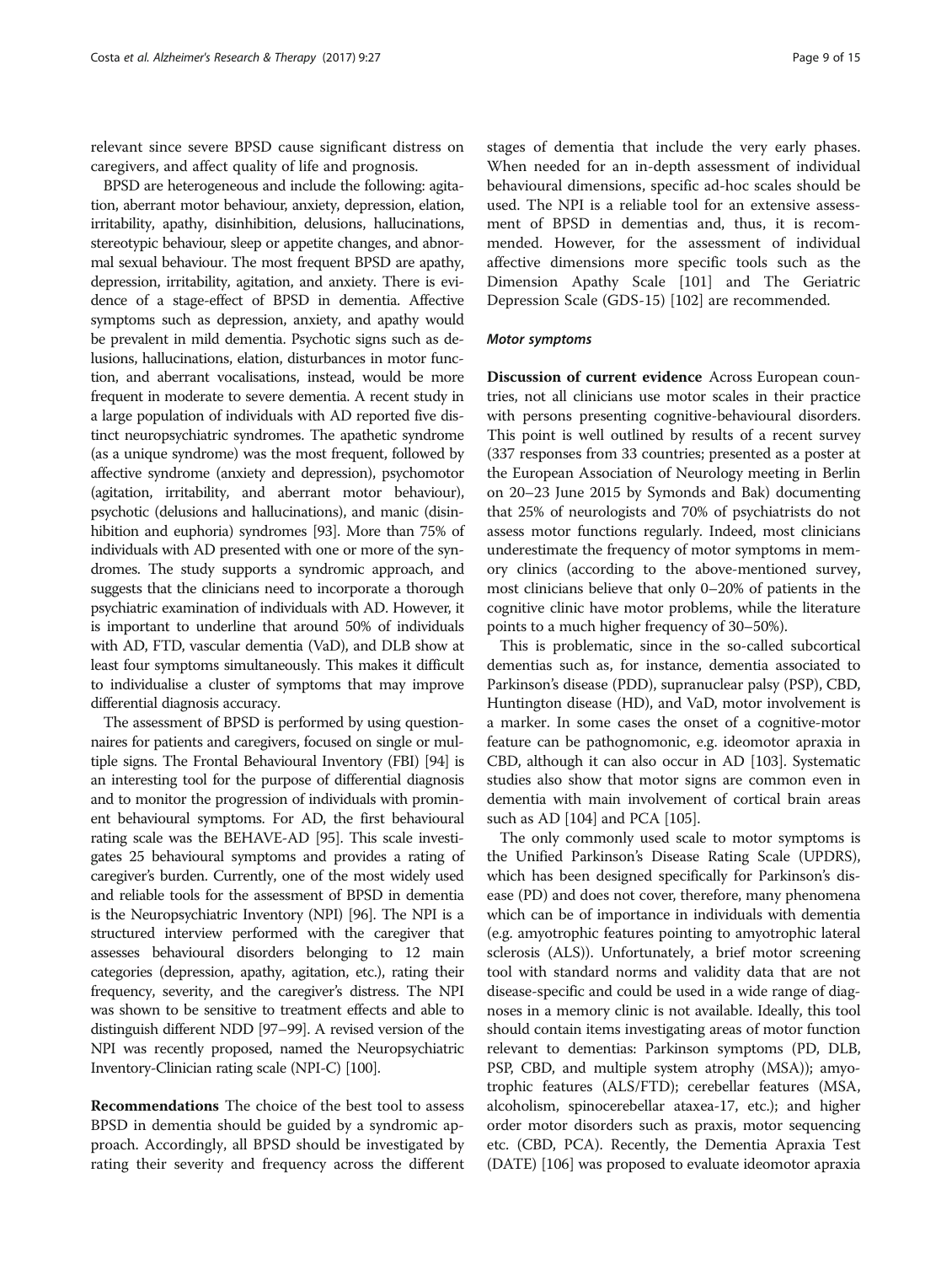which has a sensitivity of 91% and specificity of 71%, with a good capacity to discriminate between AD and individuals with FTD-behavioural variant.

Recommendations A global tool that allows for the screening of motor symptoms associated with different dementias is not available. The use of the following disease-specific tools that show a good validity level is recommended: UPDRS; Unified Huntington's Disease Rating Scale (UHDRS); Progressive Supranuclear Palsy Rating Scale (PSPRS); Unified Multiple System Atrophy Rating Scale (UMSARS); and Clinical examination according to El Escorial criteria for ALS. The development of a brief, clinically applicable and easy-to-use nondisease-specific motor screening tool should be a matter of high priority. The recently developed Edinburgh Motor Assessment (EMAS) [\[107\]](#page-14-0) could fill the gap, but it will require collection of normative data in patients and healthy controls of different ages and a validation against the above-mentioned established motor tests. Promising data for the assessment of ideomotor apraxia were reported for the DATE that could thus represent an interesting tool to be applied for future research.

# Functional abilities

Discussion of current evidence Impairments in instrumental activities of daily living (IADL) influence everyday lives of patients and caregivers, and are essential for the planning of care needs and for legal and financial matters. As such, functional assessment provides highly ecologically valid information. In clinical practice, an important objective of functional assessment is its ability to detect the impact of cognitive impairment on everyday functioning, as this is an important diagnostic criterion for dementia [[6](#page-12-0)]. Additionally, the distinction between MCI and dementia is characterised by the absence of IADL impairments in the former, and presence of IADL impairments in the latter [[108\]](#page-14-0). The assessment of everyday functioning is therefore crucial both in clinical practice and research studies. Several longitudinal studies have demonstrated that IADL measures in the healthy elderly are related to incident dementia, indicating that subtle impairment in IADL might occur earlier in the disease course [[109](#page-14-0)]. These findings underline the relevance of a functional assessment for the early diagnosis of dementia [[110](#page-14-0)]. IADL assessment is also relevant for the measurement of change over time. In particular, in clinical trials, IADL is an outcome measure required by the Food and Drug Administration to demonstrate clinically relevant changes [[111](#page-14-0)].

There is an abundance of IADL instruments, ranging from self-report questionnaires and informant-based questionnaires to performance-based instruments [[112\]](#page-14-0). Different measurement methods serve different purposes [[113](#page-14-0)], with questionnaires completed by the informant or study partner being the most common assessment method. When focusing on validity there are large differences in the content between different instruments. Instruments combining IADL and basic activities of daily living (BADL) into a single instrument are less sensitive to cognitive impairments and this might lead to an under-estimation of functional impairment [\[113](#page-14-0)]. Within the measurement of IADL, instruments also vary as to whether they focus on cognitive aspects of each activity or target IADL performance. In a systematic review, in which quality aspects and psychometric properties of IADL instruments were rated on a predefined scale, it was demonstrated that IADL instruments lacked relevant information on face validity, reliability, content, and construct validity [\[112](#page-14-0)]. Other systematic reviews supported this notion that psychometric aspects and quality aspects received limited attention from IADL instrument developers [\[114](#page-14-0)]. These limitations currently hamper the adequate measurement of IADL. Most IADL questionnaires, in particular the informant-based questionnaires, pose a low level of burden to individuals with dementia and their relatives and are therefore highly feasible. Performance-based IADL instruments, on the other hand, might be more burdensome due to time requirements.

The Lawton IADL scale [\[115](#page-14-0)] is one of the most used and referenced traditional tools to assess instrumental abilities in the elderly such as financial management and telephone use. Although a good reliability for this scale was reported, with Cronbach's alpha up to 0.94 [[116\]](#page-14-0), it suffers from several of the limitations reported above. Innovation of IADL was addressed in the development of the Amsterdam IADL questionnaire [[117\]](#page-14-0). It consists of 70 activities, based on input from professionals, researchers, and caregivers, ensuring face and content validity. Modern psychometric approaches (item response theory) are applied for the scoring of the questionnaire, enabling scoring of different activities for different individuals on the same metric. In a longitudinal construct validation study, the Amsterdam IADL questionnaire was found to be sensitive to changes over time, supporting its usefulness for longitudinal studies [[118\]](#page-14-0).

Recommendations Quality limitations hamper functional assessment. Although further research is needed to investigate quality aspects of IADL instruments,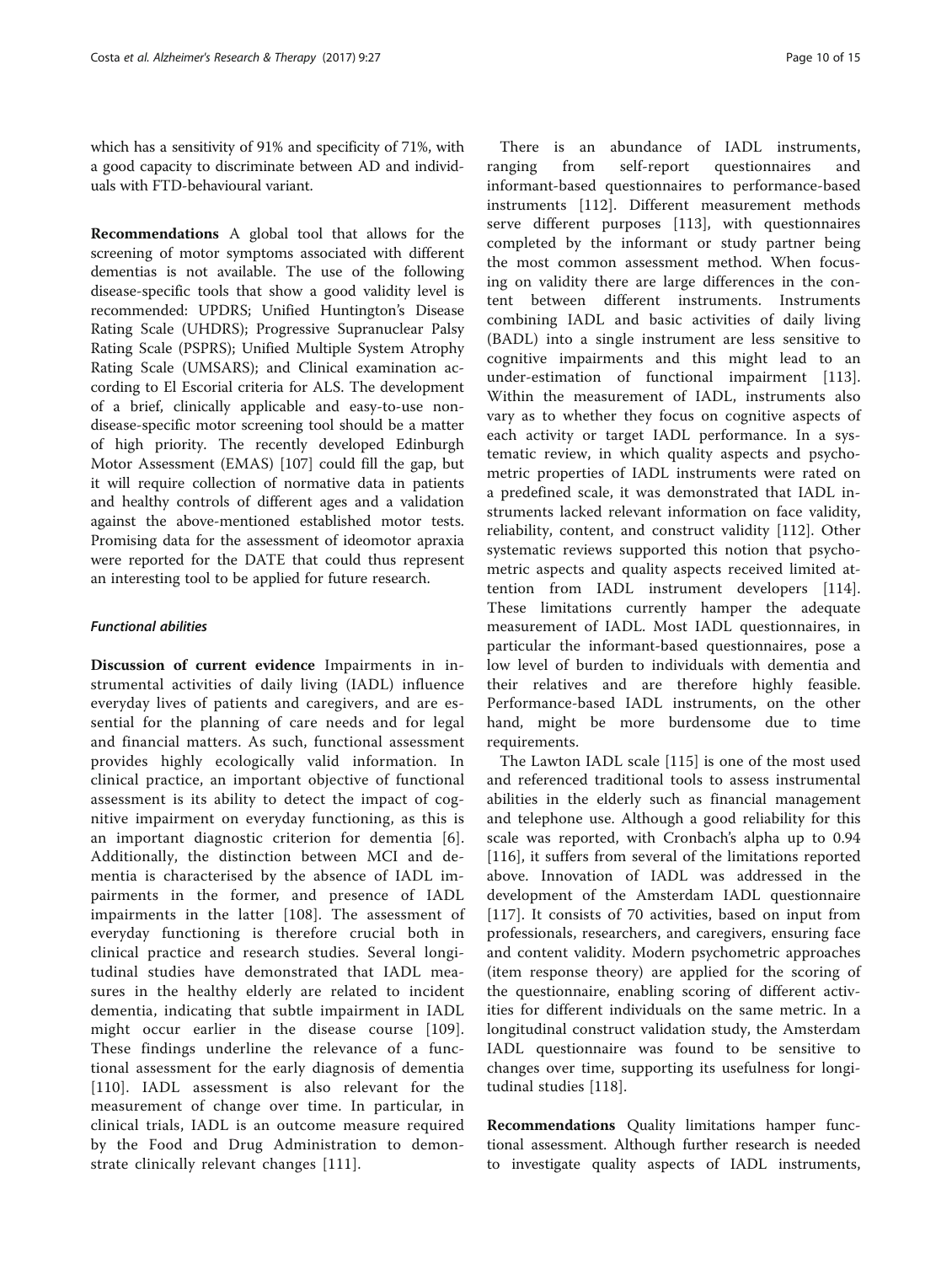promising results have been found for several questionnaires, including the Everyday Cognition (ECog) [\[119](#page-14-0)], and the Cognitive Function Instrument (CFI) [[120\]](#page-14-0), and the Amsterdam IADL questionnaire. Therefore, the use of these tools is recommended for research purposes.

# General discussion

One main point highlighted by the project is the heterogeneity of the tests used for the assessment of the manifold aspects of clinical manifestations of dementing conditions. Various factors account for this heterogeneity, such as the preference for home-made tests, the weight of local traditions, and the context of assessment (e.g. GP practice, memory clinic, specialist clinic, or a research centre) that is related to the use of different tools according to the specific aim of assessment. In this regard, one important related issue is the "overall data fragmentation" that arises from the use of tests with different psychometric properties. This does not permit the merging of data from different centres and it makes it difficult to compare published data.

The latter observation is directly related to the second main issue of the project, i.e. the difficulty to individualise tools with adequate levels of information about psychometric properties. In the case of AD, for example, Logie et al. [[121](#page-14-0)] recently emphasised that the ideal specific cognitive marker should not be affected by healthy ageing, literacy level, test/re-test, and floor effects. Moreover, it should be sensitive and specific to very early AD manifestations, be useable in primary care, non-invasive, quick to administer, and sensitive to daily living impairments. Similar considerations may be applied to other NDD.

Indeed, the working group evidenced a general issue that, across the different individual dimensions examined here, refers to the importance of paying attention to some crucial psychometric properties that neuropsychological tests should ideally fulfil. As shown in Table 2, one main point is represented by validity (i.e. "does a test measure what it is intended for?"). Content and construct validity should be well established. Moreover, test administration should follow procedures that were adopted in collecting normative data (e.g. tests for which standardisation was individually achieved are often administered within extensive neuropsychological batteries). Reliability (test/re-test and inter-rater reliability) and feasibility are other crucial prerequisites for test administration. Indeed, although, for instance, the invasiveness of the test (in terms of the discomfort caused to the patient) could affect patient performance, the issue of feasibility is often underestimated.

A related crucial issue is represented by the absence of good quality normative data (i.e. appropriate age groups and education levels) for many neuropsychological tools. In view of socio-cultural changes that occur in populations over time, a related issue refers to the need to periodically update the normative data of psychological tests. Moreover, many of the tests used in clinical settings were developed several decades ago, often in fields other than NDD (developmental disorders or stroke). There is a danger of over-simplification in applying this knowledge to NDD, where patterns of neuronal loss are often incompletely understood and by far more complex than the focal lesion models. These observations suggest particular caution in comparing data from studies using different tools with relatively dated normative references.

In conclusion, it is at the moment impossible to individualise reliable and feasible protocols and tools common to European research centres working in the field of NDD. The panel recommended psychometric tests that should be used with the aim of harmonising neuropsychological research (Table [1](#page-4-0)) according to a two-fold strategy. A first step to be followed is the achievement of a minimal data set on the proposed tools in order to reach two milestones: updated normative data and updated validity data. A second step could be the building of a common database by sharing collected data following a "big data approach". In order to link data from different cohorts, z scores for

Table 2 Recommendations for test development

| Psychometric properties                                                  |                                                                                                                                                                                                                            |                                                                                                                                                                                                                                                          |
|--------------------------------------------------------------------------|----------------------------------------------------------------------------------------------------------------------------------------------------------------------------------------------------------------------------|----------------------------------------------------------------------------------------------------------------------------------------------------------------------------------------------------------------------------------------------------------|
| Validity (i.e. does the task measure<br>what it is intended to measure?) | Content validity<br>Construct validity<br>Sensitivity and specificity (according to the<br>examination issue)<br>Predictive validity<br>Cross-cultural validity (including multiple<br>language versions for verbal tests) | Clinical relevance<br>Definitions updating according to most recent neuroscientific<br>evidence<br>Highly sensitive to early phases of dementia; differential<br>diagnosis among dementias<br>Change monitoring over time<br>Minimal effects of literacy |
| Reliability                                                              | Test/re-test stability; inter-rater reliability                                                                                                                                                                            | Avoid practice effects; parallel forms; avoid floor- and ceiling<br>effects                                                                                                                                                                              |
| Feasibility                                                              | Balance between economic and human<br>resources costs.<br>Availability of normative data across European<br>countries                                                                                                      | Optimise administration time; minimise discomfort to the<br>patient                                                                                                                                                                                      |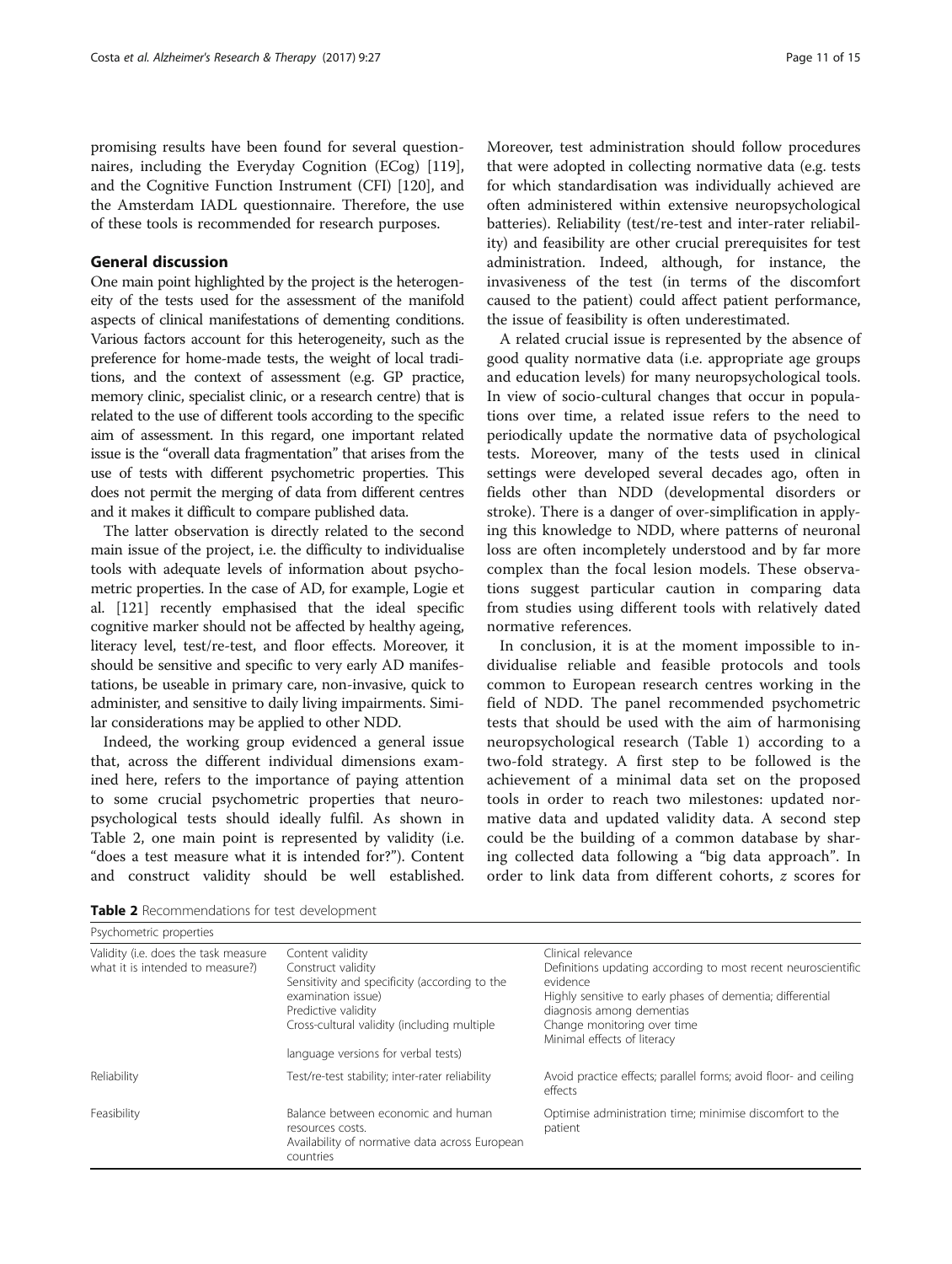every test should be made available. For instance, to improve research in multicentre studies, z scores based on normative data of cognitively normal subjects could be calculated  $[122]$  $[122]$ . These z scores could be pooled across different cognitive measures also allowing the computation of related composite scores. In this regard, the working group agrees on the opportunity to correctly identify tests taking into account a two-step model. First, tests to be applied for short global screening of cognitive abilities that are used to achieve general evaluation on the subject's mental functioning, allowing the diagnosis of cognitive impairment. Second, tests with high predictive value should be recommended for the diagnosis in the very early stages of NDD, and a set of tests to be used for the purpose of differential diagnosis through the assessment of the neuropsychological profile needs to be defined.

# Conclusions

This project allowed us to identify some key points to improve clinical research in the field of dementias. Sets of indications are given to harmonise tools and procedures to achieve more reliable data on the cognitivebehavioural examination. In this regard, the results of this study should be considered as a starting point to enhance a common view and practice on NDD assessment across European countries.

As it is clear from the above discussion, the possibility to provide firm recommendations to improve neuropsychological research in dementia syndromes suffers from the current limitations of the tools and procedures available. Nevertheless, an agreement was achieved on a list of the most adequate tools and procedures to be used for each target area according to the available evidence (see Table [1](#page-4-0)). Here, we also identified un-met needs for each specific domain (see Table [1](#page-4-0)) and practical requirements of the current methods and tools of assessment, based on existing evidence and project participants' expertise and clinical practice. In this regard, the consortium points out one clear indication on the usefulness to focus further research on those instruments that reveal potentially adequate psychometric properties for the early assessment and differential diagnosis in NDD.

The enormous progress of cognitive neurosciences in the last decades, resulting in novel, translational relevant information about the organisation of cognitive functions in the normal brain, has been exploited only to a very limited extent in proposing new measures with increased sensitivity and specificity to early stages of neurodegenerative diseases. In this vein, the need for harmonisation of tools and procedures should not hamper the possibility to implement innovative ideas. New proposals should be shared among the scientific community to explore the possibility

# of large-scale validation and standardisation studies at the European level.

#### Abbreviations

AAT: Aachener Aphasie Test; ACE-R: Addenbrooke's Cognitive Examination; AD: Alzheimer's disease; ADAS-CoG: Alzheimer's Disease Assessment Scale-Cognition; ADL: Basic activities of daily living; ALS: Amyotrophic lateral sclerosis; ANELT: Amsterdam-Nijmegen Everyday Language Test; BADL: basic activities of daily living; BADS: Behavioral Assessment of Dysexecutive Syndrome; BDAE: Boston Diagnostic Aphasia Examination; BORB: Birmingham Object Recognition Battery; BPSD: Behavioural and Psychological Symptoms of Dementia; CAMCOG-R: Cambridge Cognitive Assessment-Revised; CBD: Corticobasal degeneration; CFI: Cognitive Function Instrument; DATE: Dementia Apraxia Test; DLB: Dementia with Lewy bodies; ECogn: Everyday Cognition; EMAS: Edinburgh Motor Assessment; FAB: Frontal Assessment Battery; FBI: Frontal Behavioural Inventory; FCSRT: Free and Cued Selective Reminding Test; FTD: Frontotemporal dementia; GDS-15: Geriatric Depression Scale; HD: Huntington disease; IADL: Instrumental activities of daily living; INECO: Institute of Cognitive Neurology; ISDC: Inventaire du Syndrome Dysexécutif Comportemental; JPND: Joint Program for Neurodegenerative Diseases; MCI: Mild cognitive impairment; MDRS: Mattis Dementia Rating Scale; MMSE: Mini Mental State Examination; MoCA: Montreal Cognitive Assessment; MSA: Multiple system atrophy; NART: National Adult Reading Test; NAT: Northwestern Anagram Test; NDD: Neurodegenerative dementias; NPI: Neuropsychiatric Inventory; NPI-C: Neuropsychiatric Inventory-Clinician; NPS: Neuropsychiatric symptoms; PCA: Posterior cortical atrophy; PD: Parkinson's disease; PDD: Parkinson's disease dementia; PPA: Primary progressive aphasia; PSP: Supranuclear palsy; PSPRS: Progressive Supranuclear Palsy Rating Scale; SEA: Social and Emotional Assessment battery; SYDBAT: Sydney Language Battery; ToM: Theory of mind; TROG: Test for the reception of grammar; UHDRS: Unified Huntington's Disease Rating Scale; UMSARS: Unified Multiple System Atrophy Rating Scale; UPDRS: Unified Parkinson's Disease Rating Scale; VaD: Vascular dementia; VOSP: Visual Object and Space Perception battery; WAB: Western Aphasia Battery; WG: Working Group

#### **Acknowledgements**

Not applicable.

#### Funding

This project was founded by a grant of the European Joint Programme for Neurodegenerative Disease Research (EU-JPND) and of the Italian Ministry of Health.

#### Availability of data and materials

Not applicable.

#### Authors' contributions

AC and SFC: involved in conception and design of the study and in drafting and revising the manuscript and revising critically. TB, PC, CC, MC, FC, SC, SDS, JFD, BD, ED, PN, SGP, ES, SS, PT, WMF and PJV: made substantial contributions to conception and design of the study and revised the manuscript critically. All authors read and approved the final manuscript.

#### Competing interests

The authors declare that they have no competing interests.

#### Consent for publication

Not applicable.

#### Ethics approval and consent to participate

Not applicable.

#### Publisher's Note

Springer Nature remains neutral with regard to jurisdictional claims in published maps and institutional affiliations.

#### Author details

<sup>1</sup>Niccolò Cusano University, via Don Carlo Gnocchi, 3, Rome, Italy. <sup>2</sup>IRCCS Fondazione Santa Lucia, via Ardeatina 354, Rome, Italy. <sup>3</sup>University of Edinburgh, 7 George Square, EH8 9JZ Edinburgh, Scotland, UK. <sup>4</sup>University of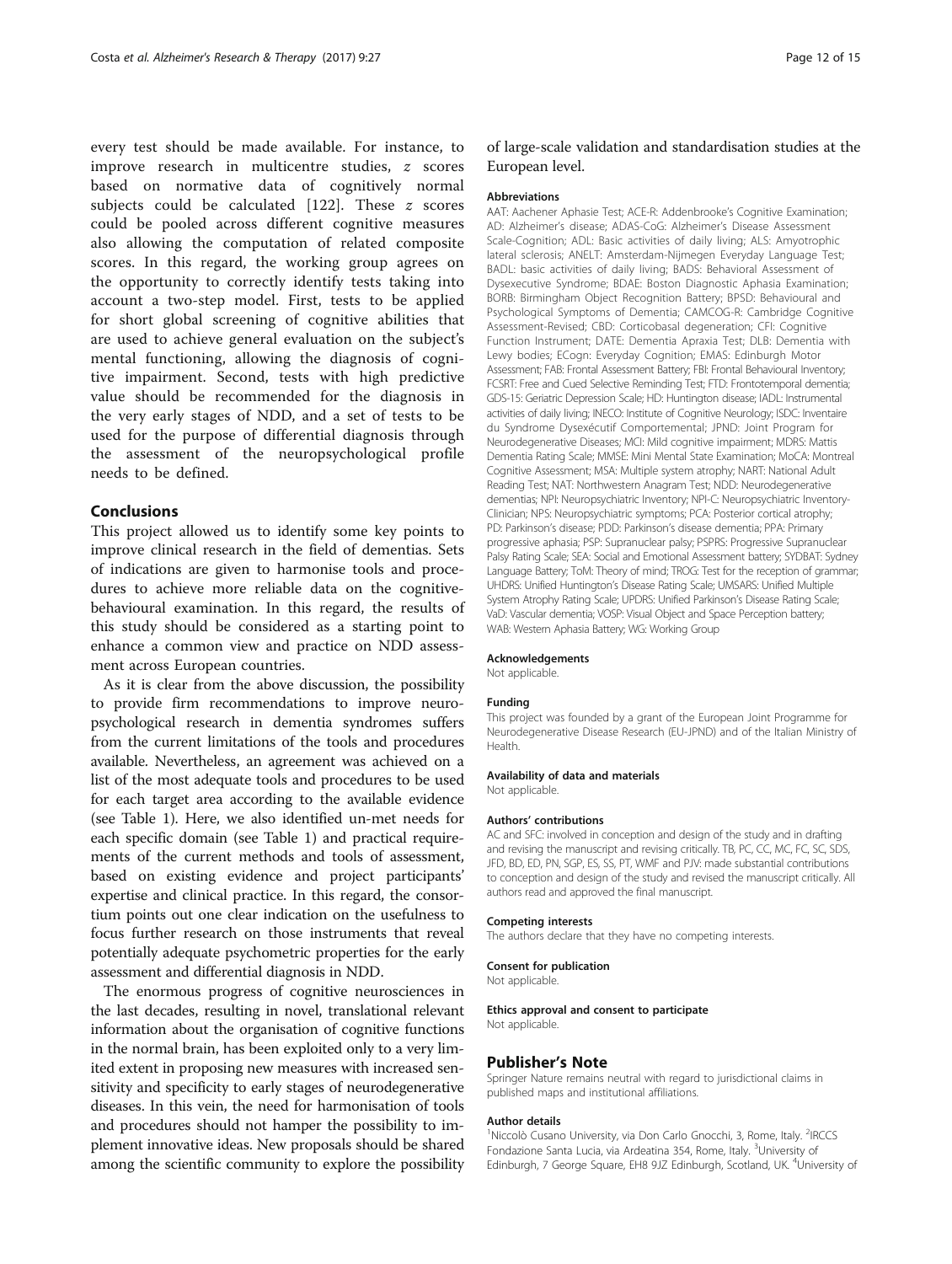<span id="page-12-0"></span>Parma, Via Gramsci, 14, Parma, Italy. <sup>5</sup>Medicina dei sistemi, Tor Vergata University, Via Montpellier, 1, Rome, Italy. <sup>6</sup>University Hospital La Timone, 264 Rue Saint-Pierre, Marseille, France. <sup>7</sup>Aix Marseille University, Jardin du Pharo, 58 Boulevard Charles Livon, Marseille, France. <sup>8</sup>National Fund for Scientific Research (F.R.S-FNRS), Quartier Agora place des Orateurs 1, Liège, Belgium. <sup>9</sup>Cyclotron Research Centre, University of Liege, Allée du VI août, 8, Liège, Belgium. <sup>10</sup>Dementia Research Centre, UCL Institute of Neurology, University College of London, Queen Square, WC1N 3BG London, UK. <sup>11</sup>Leenaards Memory Centre CHUV, Lausanne University Hospital, Rue du Bugnon 46, Lausanne, Switzerland. <sup>12</sup>Institut de la Mémoire et de la Maladie d'Alzheimer (IMMA), Hôpital de la Pitié-Salpêtrière, 47-83 Boulevard de l'Hôpital, Paris, France. <sup>13</sup>German Center for Neurodegenerative Diseases (DZNE), Holbeinstraße 13-15, Bonn, Germany. <sup>14</sup>Medical School, National and Kapodistrian University of Athens, Rimini street, 124 62 Haidari, Athens, Greece. 15University Hospital of Liege, Liege, Belgium. 16Alzheimer Center/dpt Neurology, VU University Medical Center of Amsterdam, Amsterdam Neuroscience, De Boelelaan 1118, Amsterdam, The Netherlands. 17Fondazione IRCCS Istituto Neurologico Carlo Besta, Via Giovanni Celoria, 11, Milan, Italy. 18Maastricht University Medical Centre, Dr. Tanslaan 12, Maastricht, The Netherlands. <sup>19</sup>IUSS Pavia, Piazza della Vittoria 15, 27100 Pavia, Italy. <sup>20</sup>IRCCS Centro San Giovanni di Dio, via Pilastroni 4, Brescia, Italy.

# Published online: 17 April 2017

#### References

- 1. Daffner KR, Gale SA, Barrett AM, Boeve BF, Chatterjee A, Coslett HB, et al. Improving clinical cognitive testing: report of the AAN Behavioral Neurology Section Workgroup. Neurology. 2015;85:910–8. doi:[10.1212/WNL.](http://dx.doi.org/10.1212/WNL.0000000000001763) [0000000000001763](http://dx.doi.org/10.1212/WNL.0000000000001763).
- 2. Wilcock GK, Hope RA, Brooks DN, Lantos PL, Oppenheimer C, Reynolds GP, et al. Recommended minimum data to be collected in research studies on Alzheimer's disease. The MRC (UK) Alzheimer's Disease Workshop Steering Committee. J Neurol Neurosurg Psychiatry. 1989;52:693–700.
- 3. Hachinski V, Iadecola C, Petersen RC, Breteler MM, Nyenhuis DL, Black SE, et al. National Institute of Neurological Disorders and Stroke-Canadian Stroke Network vascular cognitive impairment harmonization standards. Stroke. 2006;37:2220–41.
- Diaz PR, Gregório GP, Ribera Casado M, Reynish E, Ousset JP, Vellas B, et al. The need for a consensus in the use of assessment tools for Alzheimer's disease: the Feasibility Study (assessment tools for dementia in Alzheimer Centres across Europe), a European Alzheimer's Disease Consortium's (EADC) survey. Int J Geriatr Psychiatry. 2005;20:744–8.
- 5. Maruta C, Guerreiro M, de Mendonça A, Hort J, Scheltens P. The use of neuropsychological tests across Europe: the need for a consensus in the use of assessment tools for dementia. Eur J Neurol. 2011;18:279–85.
- 6. Dubois B, Feldman HH, Jacova C, Hampel H, Molinuevo JL, Blennow K, et al. Advancing research diagnostic criteria for Alzheimer's disease: the IWG-2 criteria. Lancet Neurol. 2014;13:614–29. Erratum in: Lancet Neurol. 2014;13:757.
- 7. McKhann GM, Knopman DS, Chertkow H, Hyman BT, Jack Jr CR, Kawas CH, et al. The diagnosis of dementia due to Alzheimer's disease: recommendations from the National Institute on Aging-Alzheimer's Association workgroups on diagnostic guidelines for Alzheimer's disease. Alzheimer's Dement. 2011;7:263–9.
- 8. Crutch SJ, Schott JM, Rabinovici GD, Boeve BF, Cappa SF, Dickerson BC, et al. Shining a light on posterior cortical atrophy. Alzheimers Dement. 2013;9:463–5.
- Rascovsky K, Hodges JR, Knopman D, Mendez MF, Kramer JH, Neuhaus J, et al. Sensitivity of revised diagnostic criteria for the behavioural variant of frontotemporal dementia. Brain. 2011;134:2456–77.
- 10. Gorno-Tempini ML, Hillis AE, Weintraub S, Kertesz A, Mendez M, Cappa SF, et al. Classification of primary progressive aphasia and its variants. Neurology. 2011;76:1006–14.
- 11. Folstein MF, Folstein SE, McHugh PR. "Mini Mental State" a practical method for grading the cognitive state of patients for the clinicians. J Psychiat Res. 1975;12:189–19.
- 12. Marioni RE, Chatfield M, Brayne C, Matthews FE, Medical Research Council Cognitive Function and Ageing Study Group. The reliability of assigning individuals to cognitive states using the Mini Mental-State Examination: a population-based prospective cohort study. BMC Med Res Methodol. 2011;11:127. doi:[10.1186/1471-2288-11-127.](http://dx.doi.org/10.1186/1471-2288-11-127)
- 13. Mitolo M, Salmon DP, Gardini S, Galasko D, Grossi E, Caffarra P. The New Qualitative Scoring MMSE Pentagon Test (QSPT) as a valid

screening tool between autopsy-confirmed dementia with Lewy bodies and Alzheimer's disease. J Alzheimers Dis. 2014;39(4):823–32. doi[:10.3233/JAD-131403.](http://dx.doi.org/10.3233/JAD-131403)

- 14. Nieuwenhuis-Mark RE. The death knoll for the MMSE: has it outlived its purpose? J Geriatr Psychiatry Neurol. 2010;23:151–7. doi[:10.1177/0891988710363714](http://dx.doi.org/10.1177/0891988710363714).
- 15. Nasreddine ZS, Phillips NA, Bédirian V, Charbonneau S, Whitehead V, Collin I, et al. The Montreal Cognitive Assessment, MoCA: a brief screening tool for mild cognitive impairment. J Am Geriatr Soc. 2005;53:695–9.
- 16. Freitas S, Simões MR, Alves L, Santana I. Montreal cognitive assessment: validation study for mild cognitive impairment and Alzheimer disease. Alzheimer Dis Assoc Disord. 2013;27:37–43. doi[:10.1097/WAD.0b013e3182420bfe](http://dx.doi.org/10.1097/WAD.0b013e3182420bfe).
- 17. Dubois B, Slachevsky A, Litvan I, Pillon BF. The FAB—a frontal assessment battery at bedside. Neurology. 2000;55:1621–6.
- 18. Castiglioni S, Pelati O, Zuffi M, Somalvico F, Marino L, Tentorio T, et al. The frontal assessment battery does not differentiate frontotemporal dementia from Alzheimer's disease. Dement Geriatr Cogn Disord. 2006;22:125–31.
- 19. Lipton AM, Ohman KA, Womack KB, Hynan LS, Ninman ET, Lacritz LH. Subscores of the FAB differentiate frontotemporal lobar degeneration from AD. Neurology. 2005;65:726–31.
- 20. Doraiswamy PM, Krishen A, Stallone F, Martin WL, Potts NL, Metz A, et al. Cognitive performance on the Alzheimer's Disease Assessment Scale: effect of education. Neurology. 1995;45:1980–4.
- 21. Verhey FR, Huppert FA, Korten EC, Houx P, de Vugt M, van Lang N, et al. Cross-national comparisons of the Cambridge Cognitive Examinationrevised: the CAMCOG-R: results from the European Harmonization Project for Instruments in Dementia. Age Ageing. 2003;32:534–40.
- 22. Mioshi E, Dawson K, Mitchell J, Arnold R, Hodges JR. The Addenbrooke's Cognitive Examination Revised (ACE‐R): a brief cognitive test battery for dementia screening. Int J Geriatr Psychiatry. 2006;21:1078–85.
- 23. Rittman T, Ghosh BC, McColgan P, Breen DP, Evans J, Williams-Gray CH, et al. The Addenbrooke's Cognitive Examination for the differential diagnosis and longitudinal assessment of patients with parkinsonian disorders. J Neurol Neurosurg Psychiatry. 2013;84:544–51.
- 24. Schmidt R, Freidl W, Fazekas F, Reinhart B, Grieshofer P, Koch M, et al. The Mattis Dementia Rating Scale. Normative data from 1,001 healthy volunteers. Neurology. 1994;44:964–6.
- 25. Pirogovsky E, Schiehser DM, Litvan I, Obtera KM, Burke MM, Lessig SL, et al. The utility of the Mattis Dementia Rating Scale in Parkinson's disease mild cognitive impairment. Parkinsonism Relat Disord. 2014;20:627–31.
- 26. Borson S, Scanlan J, Brush M, Vitaliano P, Dokmak A. The mini-cog: a cognitive "vital signs" measure for dementia screening in multi-lingual elderly. Int J Geriatr Psychiatry. 2000;15:1021–7.
- 27. Lowndes GJ, Saling MM, Ames D, Chiu E, Gonzalez LM, Savage GR. Recall and recognition of verbal paired associates in early Alzheimer's disease. J Int Neuropsychol Soc. 2008;14:591–600.
- 28. Savage RM, Gouvier WD. Rey Auditory-Verbal Learning Test: the effects of age and gender, and norms for delayed recall and story recognition trials. Arch Clin Neuropsychol. 1992;7:407–14.
- 29. Dubois B, Touchon J, Portet F, Ousset PJ, Vellas B, Michel B. "The 5 words": a simple and sensitive test for the diagnosis of Alzheimer's disease. Presse Med. 2002;31:1696–9.
- 30. Grober E, Sanders AE, Hall C, Lipton RB. Free and cued selective reminding identifies very mild dementia in primary care. Alzheimer Dis Assoc Disord. 2010;24:284–90.
- 31. Wagner M, Wolf S, Reischies FM, Daerr M, Wolfsgruber S, Jessen F, et al. Biomarker validation of a cued recall memory deficit in prodromal Alzheimer disease. Neurology. 2012;78:379–86.
- 32. Barbeau E, Didic M, Tramoni E, Felician O, Joubert S, Sontheimer A, et al. Evaluation of visual recognition memory in MCI patients. Neurology. 2004;62:1317–22.
- 33. Parra MA, Abrahams S, Fabi K, Logie R, Luzzi S, Della SS. Short-term memory binding deficits in Alzheimer's disease. Brain. 2009;132:1057–66.
- 34. Della Sala S, Parra MA, Fabi K, Luzzi S, Abrahams S. Short-term memory binding is impaired in AD but not in non-AD dementias. Neuropsychologia. 2012;50:833–40.
- 35. Papageorgiou SG, Economou A, Routsis C. The 5 Objects Test: a novel, minimal-language, memory screening test. J Neurol. 2014;261:422–31.
- 36. Costa A, Fadda L, Perri R, Brisindi M, Lombardi MG, Caltagirone C, et al. Sensitivity of a time-based prospective memory procedure in the assessment of amnestic mild cognitive impairment. J Alzheimers Dis. 2015;44:63–7.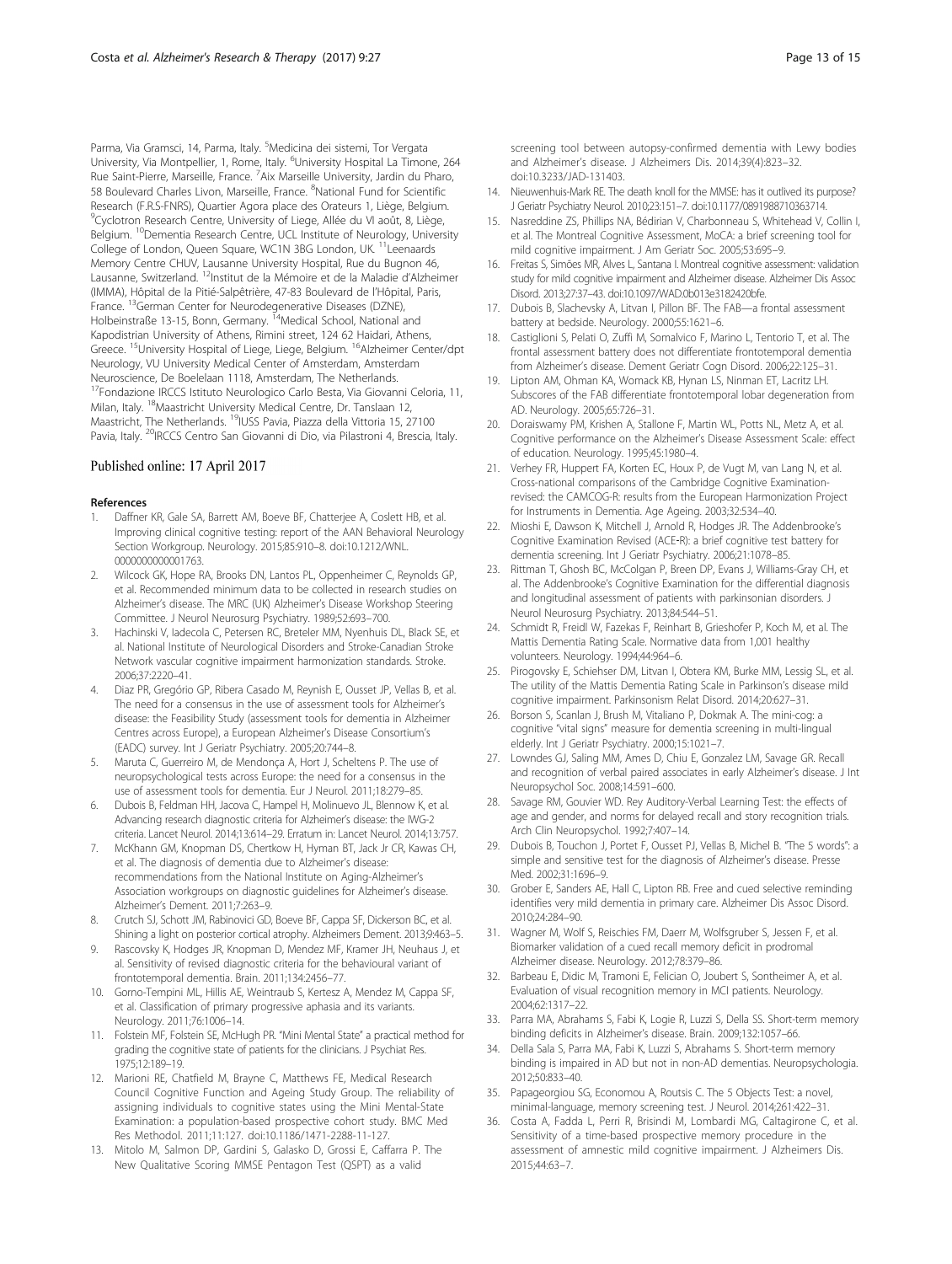- <span id="page-13-0"></span>37. Masur DM, Sliwinski M, Lipton RB, Blau AD, Crystal HA. Neuropsychological prediction of dementia and the absence of dementia in healthy elderly persons. Neurology. 1994;44:1427–32.
- 38. Locascio JJ, Growdon JH, Corkin S. Cognitive test performance in detecting, staging, and tracking Alzheimer's disease. Arch Neurol. 1995;52:1087–99.
- 39. Kaplan E, Goodglass H, Weintraub S. Boston Naming Test. Philadelphia: Lee & Febiger; 1983.
- 40. Katsumata Y, Mathews M, Abner EL, Jicha GA, Caban-Holt A, Smith CD, et al. Assessing the discriminant ability, reliability, and comparability of multiple short forms of the Boston Naming Test in an Alzheimer's disease center cohort. Dement Geriatr Cogn Disord. 2015;39:215–27. doi:[10.1159/000370108.](http://dx.doi.org/10.1159/000370108)
- 41. McKenna P, Warrington EK. Testing for nominal dysphasia. J Neurol Neurosurg Psychiatry. 1980;43:781–8.
- 42. Huber W. Aachener aphasie test (AAT). Verlag für Psychologie: Dr. CJ Hogrefe: 1983
- 43. De Jager CA, Hogervorst E, Combrinck M, Budge MM. Sensitivity and specificity of neuropsychological tests for mild cognitive impairment, vascular cognitive impairment and Alzheimer's disease. Psychol Med. 2003;33:1039–50.
- 44. Brambati SM, Myers D, Wilson A, Rankin KP, Allison SC, Rosen HJ, et al. The anatomy of category-specific object naming in neurodegenerative diseases. J Cogn Neurosci. 2006;18:1644–53.
- 45. Stuss DT, Alexander MP, Hamer L, Palumbo C, Dempster R, Binns M, et al. The effects of focal anterior and posterior brain lesions on verbal fluency. J Int Neuropsychol Soc. 1998;4:265–78.
- Howard D, Patterson KE. The Pyramids and Palm Trees Test: a test of semantic access from words and pictures. England: Thames Valley Test Company; 1992.
- 47. Bozeat S, Lambon Ralph MA, Patterson K, Garrard P, Hodges JR. Non-verbal semantic impairment in semantic dementia. Neuropsychologia. 2000;38:1207–15.
- 48. Wilson SM, Henry ML, Besbris M, Ogar JM, Dronkers NF, Jarrold W, et al. Connected speech production in three variants of primary progressive aphasia. Brain. 2010;133:2069–88.
- 49. Weintraub S, Mesulam MM, Wieneke C, Rademaker A, Rogalski EJ, Thompson CK. The northwestern anagram test: measuring sentence production in primary progressive aphasia. Am J Alzheimers Dis Other Demen. 2009;24:408–16. doi[:10.1177/1533317509343104.](http://dx.doi.org/10.1177/1533317509343104)
- 50. De Renzi E, Vignolo LA. The Token Test: a sensitive test to detect receptive disturbances in aphasics. Brain. 1962;85:665–78.
- 51. Bishop DVM. Comprehension of English syntax by profoundly deaf children. J Child Psychol Psychiatry. 1983;24:415–34.
- 52. Curtiss S. Curtiss–Yamada comprehensive language evaluation. Unpublished test, Los Angeles: UCLA; 1988.
- 53. Nelson HE, Willison J. The Nelson Adult Reading Test (NART): test manual. Windsor, England: NFER Nelson; 1991.
- 54. Adlam AL, Patterson K, Bozeat S, Hodges JR. The Cambridge Semantic Memory Test Battery: detection of semantic deficits in semantic dementia and Alzheimer's disease. Neurocase. 2010;16:193–207.
- 55. Savage S, Hsieh S, Leslie F, Foxe D, Piguet O, Hodges JR. Distinguishing subtypes in primary progressive aphasia: application of the Sydney language battery. Dement Geriatr Cogn Dis. 2013;35:208–18.
- 56. Blomert L, Kean M, Koster C, Schokker J. Amsterdam—Nijmegen everyday language test: construction, reliability and validity. Aphasiology. 1994;8:381–407.
- 57. Chan RC, Shum D, Toulopoulou T, Chen EY. Assessment of executive functions: review of instruments and identification of critical issues. Arch Clin Neuropsychol. 2008;23:201–16.
- 58. Torralva T, Cuitino MM, Manes F. Neuropsychological assessment of frontotemporal dementia. In: Dickerson BC, editor. Hodges' frontotemporal dementia. Cambridge: Cambridge University Press; 2016. p. 55.
- 59. Stopford CL, Thompson JC, Neary D, Richardson AMT, Snowden JS. Working memory, attention and executive function in Alzheimer's disease and frontotemporal dementia. Cortex. 2012;48:429–46.
- 60. Collette F, Schmidt C, Scherrer C, Adam S, Salmon E. Specificity of inhibitory deficits in normal aging and Alzheimer's disease. Neurobiol Aging. 2009;30:875–89.
- 61. Collette F, Amieva H, Adam S, Hogge M, Van der Linden M, Fabrigoule C, et al. Comparison of inhibitory functioning in mild Alzheimer's disease and frontotemporal dementia. Cortex. 2007;43:866–74.
- 62. Lagarde J, Valabrègue R, Corvol JC, Garcin B, Volle E, Le Ber I, et al. Why do patients with neurodegenerative frontal syndrome fail to answer: 'in what way are an orange and a banana alike?'. Brain. 2015;138:456–71.
- 63. Burgess PW, Alderman N, Evans J, Emslie H, Wilson BA. The ecological validity of tests of executive functions. J Int Neuropsychol Soc. 1998;4:547–58.
- 64. Torralva T, Roca M, Gleichgerrcht E, Bekinschtein T, Manes F. A neuropsychological battery to detect specific executive and social cognitive impairments in early frontotemporal dementia. Brain. 2009;132:1299–309.
- 65. Godefroy O, GREFEX. Fonctions exécutives et pathologies neurologiques et psychiatriques. Evaluation en pratique clinique. Marseille: Solal; 2008.
- 66. Wilson BA, Evans JJ, Emslie H, Alderman N, Burgess P. The development of an ecologically valid test for assessing patients with a dysexecutive syndrome. Neuropsychol Rehabil. 1998;8:213–28.
- 67. Ekman P, Friesen WV, Ellsworth P. Emotion in the human face. New York: Pergamon; 1972.
- 68. Bechara A, Tranel D, Damasio H. Characterization of the decision-making deficit of patients with ventromedial prefrontal cortex lesions. Brain. 2000;123:2189–202.
- 69. Bertoux M, Funkiewiez A, O'Callaghan C, Dubois B, Hornberger M. Sensitivity and specificity of ventromedial prefrontal cortex tests in behavioral variant frontotemporal dementia. Alzheimer's Dement. 2013;9:S84–94.
- 70. Bertoux M, Volle E, de Souza LC, Funkiewiez A, Dubois B, Habert MO. Neural correlates of the mini-SEA (Social cognition and Emotional Assessment) in behavioral variant frontotemporal dementia. Brain Imaging Behav. 2014;8:1–6.
- 71. Hutchison KA, Balota DA, Duchek JM. The utility of Stroop Task switching as a marker for early stage Alzheimer's disease. Psychol Aging. 2010;25:545–59.
- 72. Reitan R. Trail-making test. Arizona: Reitan Neuropsychology Laboratory; 1970.
- 73. Heaton RK, Chelune GJ, Talley JL, Kay GG, Curtiss G. Wisconsin Card Sorting Test Manual: revised and expanded. Odessa, FL: Psychological Assessment Resources; 1993.
- 74. Henry JD, Crawford JR, Phillips LH. Verbal fluency performance in dementia of the Alzheimer's type: a meta-analysis. Neuropsychologia. 2004;2:1212–22.
- 75. Shakespeare TJ, Yong KX, Foxe D, Hodges J, Crutch SJ. Pronounced impairment of everyday skills and self-care in posterior cortical atrophy. J Alzheimers Dis. 2015;43:381–4. doi[:10.3233/JAD-141071.](http://dx.doi.org/10.3233/JAD-141071)
- 76. Goodale MA, Milner AD. Separate visual pathways for perception and action. Trends Neurosci. 1992;15:20–5.
- 77. Lehmann M, Barnes J, Ridgway GR, Wattam-Bell J, Warrington EK, Fox NC, et al. Basic visual function and cortical thickness patterns in posterior cortical atrophy. Cereb Cortex. 2011;212122-32. doi: [10.1093/cercor/bhq287](http://dx.doi.org/10.1093/cercor/bhq287)
- 78. Twum M, Parenté R. Role of imagery and verbal labeling in the performance of paired associates tasks by persons with closed head injury. J Clin Exp Neuropsychol. 1994;16:630–9.
- 79. Warrington EK. Studies of retrograde memory: a long-term view. Proc Natl Acad Sci U S A. 1996;93:13523–6.
- 80. McKeith IG, Dickson DW, Lowe J, Emre M, O'Brien JT, Feldman H, et al. Diagnosis and management of dementia with Lewy bodies: third report of the DLB Consortium. Neurology. 2005;65:1863–72. Erratum in: Neurology. 2005; 65;1992.
- 81. Mathew R, Bak TH, Hodges JR. Diagnostic criteria for corticobasal syndrome: a comparative study. J Neurol Neurosurg Psychiatry. 2012;83:405–10.
- 82. Crutch SJ, Lehmann M, Schott JM, Rabinovici GD, Rossor MN, Fox NC. Posterior cortical atrophy. Lancet Neurol. 2012;11:170–8.
- 83. Warrington EK, James M. A new test of object decision: 2D silhouettes featuring a minimal view. Cortex. 1991;27:370–83.
- 84. Quental NB, Brucki SM, Bueno OF. Visuospatial function in early Alzheimer's disease—the use of the Visual Object and Space Perception (VOSP) battery. PLoS One. 2013;8:e68398. doi:[10.1371/journal.pone.0068398](http://dx.doi.org/10.1371/journal.pone.0068398).
- 85. Riddoch MJ, Humphreys GW. The Birmingham Object Recognition Battery (BORB). London: Erlbaum; 1993.
- 86. Benton AL, Varney NR, Hamsher KS. Visuospatial judgment: a clinical test. Arch Neurol. 1978;35:364–7.
- Simard M, van Reekum R, Myran D. Visuospatial impairment in dementia with Lewy bodies and Alzheimer's disease: a process analysis approach. Int J Geriatr Psychiatry. 2003;18:387–91.
- 88. Osterrieth PA. Le test de copie d'une figure complex: contribution à l'étude de la perception et de la memoir. Arch Psychol. 1944;30:286–356.
- 89. Siri S, Benaglio I, Frigerio A, Binetti G, Cappa SF. A brief neuropsychological assessment for the differential diagnosis between frontotemporal dementiaand Alzheimer's disease. Eur J Neurol. 2001;8:125–32.
- 90. Possin KL, Laluz VR, Alcantar OZ, Miller BL, Kramer JH. Distinct neuroanatomical substrates and cognitive mechanisms of figure copy performance in Alzheimer's disease and behavioral variant frontotemporal dementia. Neuropsychologia. 2011;49:43–8. doi[:10.1016/j.neuropsychologia.2010.10.026.](http://dx.doi.org/10.1016/j.neuropsychologia.2010.10.026)
- 91. Cerejeira J, Lagarto L, Mukaetova-Ladinska EB. Behavioral and psychological symptoms of dementia. Front Neurol. 2012. doi[:10.3389/fneur.2012.00073.](http://dx.doi.org/10.3389/fneur.2012.00073)